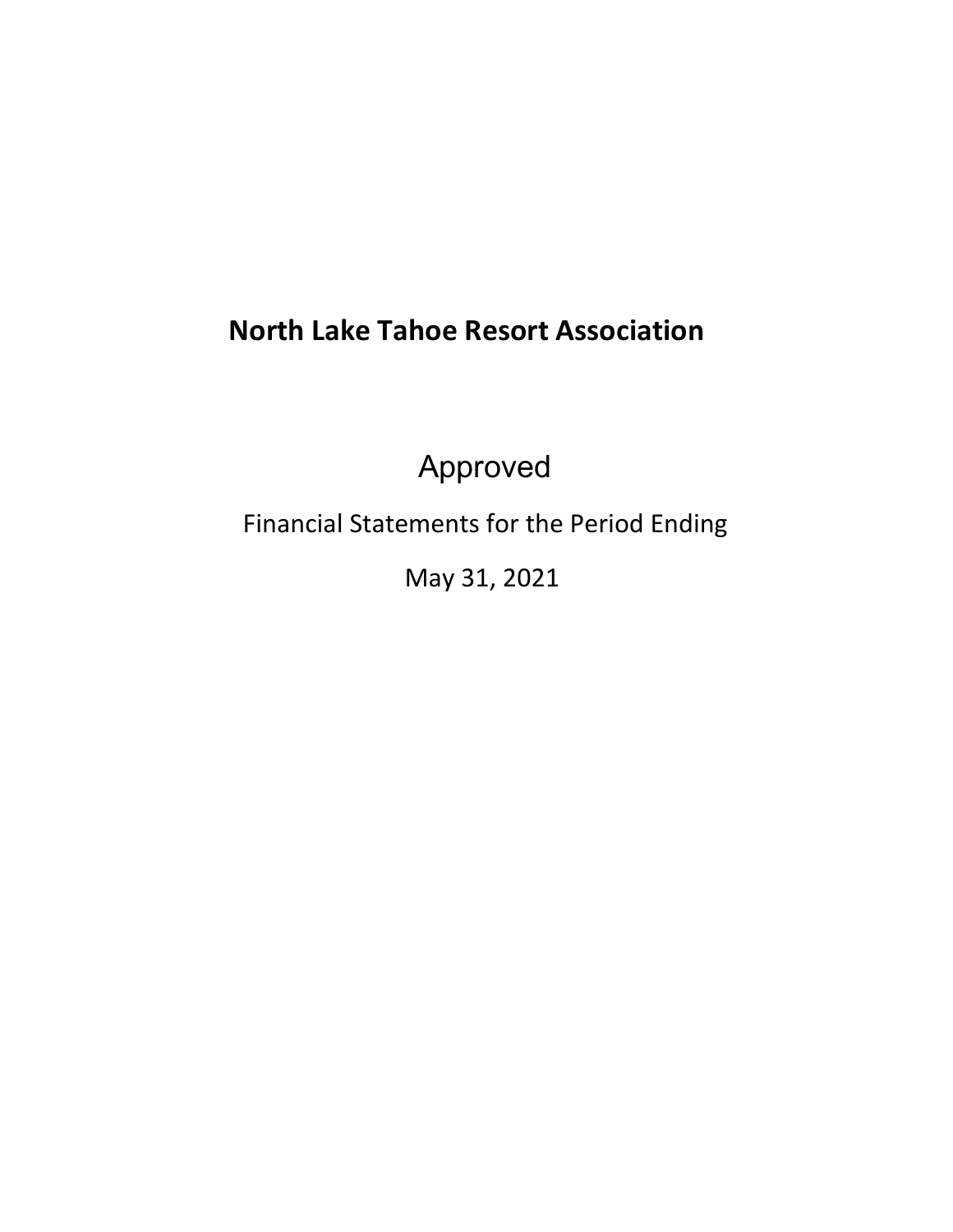#### North Lake Tahoe Resort Association Balance Sheet Accrual Basis **As of May 31, 2021**

May 31, 21 May 31, 20 \$ Change % Change ASSETS Current Assets Checking/Savings 1001-00 · Petty Cash 158 158 158 0 0 0%<br>1003-00 · Cash - Operations ROTW #6712 1864 047 575 650 1288 397 224% 1003-00 · Cash - Operations BOTW #6712 1,864,047 575,650 1,288,397 224%<br>1007-00 · Cash - Payroll BOTW #7421 7,973 2,551 5,421 213% 1007-00 · Cash - Payroll BOTW #7421 7,973 2,551 5,421 1008-00 · Marketing Reserve - Plumas 50,354 50,309 45 0% 1009-00 · Cash Flow Reserve - Plumas 1071-00 · Payroll Reserves BOTW #8163 29,582 29,582 0 0% 1080-00 · Special Events BOTW #1626 42,137 89,739 (47,603) (53)% **10950 · Cash in Drawer 1,356 139 1,356 139 1,356 139 1,356 139 1,318 877** Total Checking/Savings 2,096,573 848,955 1,247,619 147% Accounts Receivable 1200-00 · Quickbooks Accounts Receivable 1,000 45,212 (44,212) (98)% 1290-00 · A/R - TOT 218,253 231,500 (13,247) (6)% Total Accounts Receivable 219,253 276,712 (57,459) (21)% Other Current Assets 1200-99 · AR Other 2,397 1.776 621 35% 12000 · Undeposited Funds 0 538 (538) (100)% 1201-00 · Member Accounts Receivable 1201-01 · Member AR - Member Dues 80,020 73,610 6,410 9% 1201-03 · Member AR - Other **1201-03 · Member AR - Other 1201-03** · ST5 955 (380) (40)% Total 1201-00 · Member Accounts Receivable  $80,595$  74,565 6,030 8% 1201-02 · Allowance for Doubtful Accounts (49,558) (2,775) (46,783) (1,686)% 12100 · Inventory Asset 25300 · Gift Cards Outstanding 18 18 0 0% 12100 · Inventory Asset - Other 28,229 83,786 (55,557) Total 12100 · Inventory Asset 28,246 83,803 (55,557) (66)% 1299 · Receivable from NLTMC 3,041 328 2,713 827% 1490-00 · Security Deposits 1,150 1,150 0 0% Total Other Current Assets **65,871** 159,386 (93,515) (59)% Total Current Assets 2,381,697 1,285,052 1,096,645 85% Fixed Assets 1700-00 · Furniture & Fixtures 45,289 45,289 0 0% 1701-00 · Accum. Depr. - Furn & Fix (45,289) (45,289) 0 0% 1740-00 · Computer Equipment 1741-00 · Accum. Depr. - Computer Equip (3,069) (4,269) 1,200 28% 1750-00 · Computer Software 20.493 20,493 20,493 0 20,493 0 20,493 0 20 0  $0\%$ 1751-00 · Accum. Amort. - Software  $(20,493)$   $(20,493)$   $(20,383)$   $(110)$   $(1)$ % 1770-00 · Leasehold Improvements 24,284 24,284 0 0% 1771-00 · Accum. Amort - Leasehold Impr (24,284) (24,284) (24,284) 0 0 0% Total Fixed Assets **7,944** 110 7,834 7,125% Other Assets 1400-00 · Prepaid Expenses 1410-00 · Prepaid Insurance 2.9% and the 16,337 16,595 (259) (2)% (2)% 1**430-00 · Prepaid 1st Class Postage** 100 100 100 100 100 0 0%<br>**1400-00 · Prepaid Expenses - Other** 100 9,601 26,722 (17,121) (64)%

1400-00 · Prepaid Expenses - Other 9,601 26,722 (17,121) Total 1400-00 · Prepaid Expenses 26,038 43,417 (17,379) (40)% Total Other Assets 26,038 43,417 (17,379) (40)% TOTAL ASSETS 2,415,679 1,328,579 1,087,100 82%

LIABILITIES & EQUITY Liabilities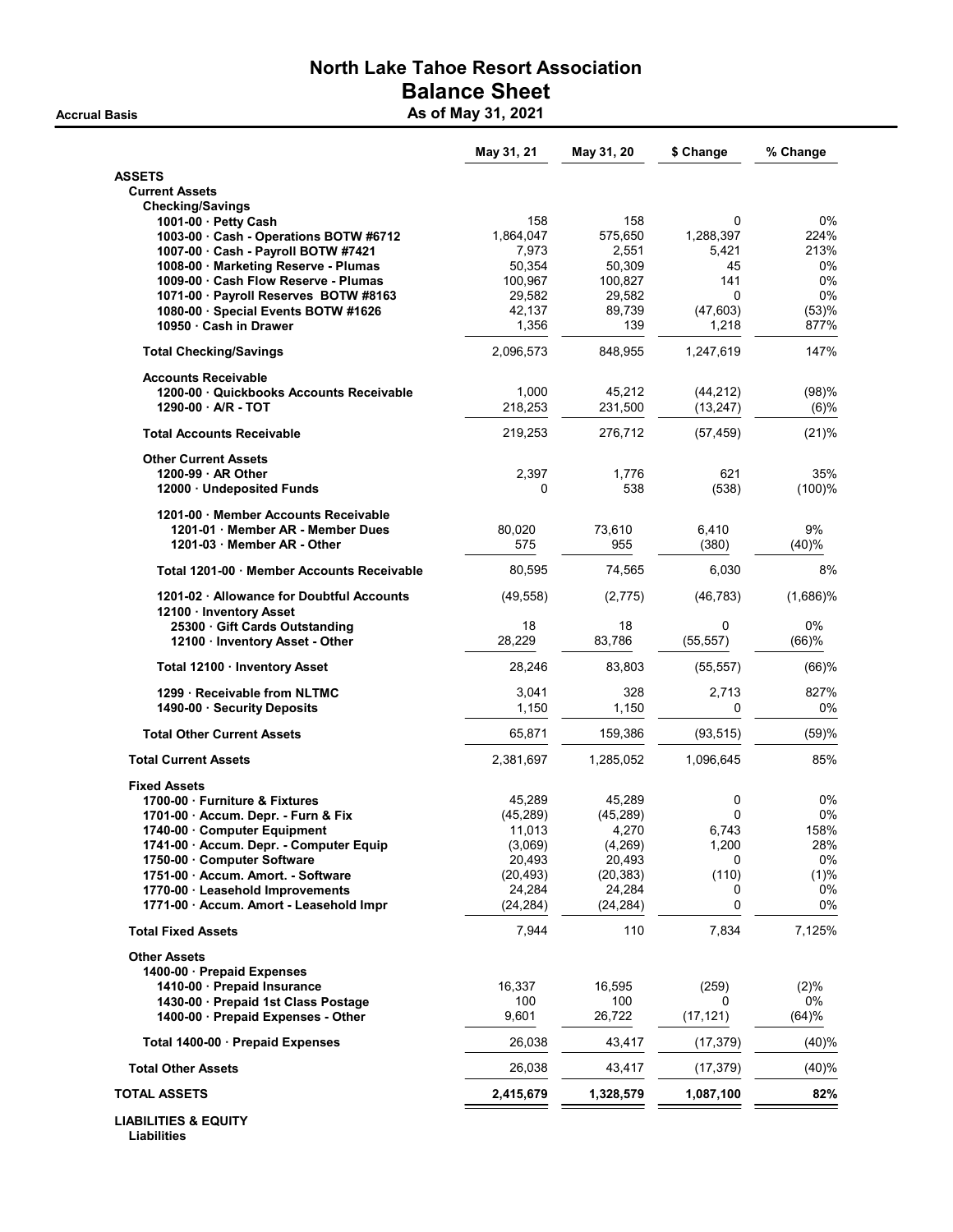## 11:11 AM North Lake Tahoe Resort Association 06/24/21 Balance Sheet Accrual Basis **Accrual Basis** As of May 31, 2021

|                                                       | May 31, 21 | May 31, 20 | \$ Change | % Change |
|-------------------------------------------------------|------------|------------|-----------|----------|
| <b>Current Liabilities</b>                            |            |            |           |          |
| <b>Accounts Payable</b><br>2000-00 · Accounts Payable | 135,490    | 59,628     | 75,862    | 127%     |
| <b>Total Accounts Payable</b>                         | 135,490    | 59,628     | 75.862    | 127%     |
| <b>Other Current Liabilities</b>                      |            |            |           |          |
| 21000 · Salaries/Wages/Payroll Liabilit               |            |            |           |          |
| 2100-00 · Salaries / Wages Payable                    | 20,202     | 20.217     | (15)      | $(0)\%$  |
| 2101-00 Incentive Payable                             | 85,711     | 64,411     | 21,300    | 33%      |
| 2102-00 Commissions Payable                           | 30         | 5,657      | (5,628)   | (100)%   |
| 2120-00 · Empl. Federal Tax Payable                   | 9,032      | 8,710      | 322       | 4%       |
| 2175-00 · 401 (k) Plan                                | 4,204      | 3,396      | 808       | 24%      |
| 2180-00 · Estimated PTO Liability                     | 54,845     | 36,333     | 18,512    | 51%      |
|                                                       |            |            |           |          |
| Total 21000 · Salaries/Wages/Payroll Liabilit         | 174,023    | 138,724    | 35,299    | 26%      |
| 2190-00 Sales and Use Tax Payable                     |            |            |           |          |
| 2195-00 · Use Tax Payable                             | 10         | 0          | 10        | 100%     |
| 25500 · * Sales Tax Payable                           | 1,584      | 651        | 933       | 143%     |
| Total 2190-00 · Sales and Use Tax Payable             | 1,595      | 651        | 943       | 145%     |
| 2300-00 Marketing Cooperative Liabili                 | $\Omega$   | 9,202      | (9,202)   | (100)%   |
| 2400-60 · Deferred Revenue- Member Dues               | 72.693     | 73,951     | (1, 258)  | (2)%     |
| 2500-00 Deferred Revenue - TMBC                       | 1,290      | 1,290      | (0)       | 0%       |
| 2700-00 Deferred Rev. County                          | 525,305    | 350,305    | 175,000   | 50%      |
| <b>Total Other Current Liabilities</b>                | 774,906    | 574,123    | 200,783   | 35%      |
| <b>Total Current Liabilities</b>                      | 910,395    | 633,750    | 276,645   | 44%      |
| <b>Total Liabilities</b>                              | 910,395    | 633,750    | 276,645   | 44%      |
| Equity                                                |            |            |           |          |
| 32000 Unrestricted Net Assets                         | (10, 145)  | (17,007)   | 6,862     | 40%      |
| 3300-11 Designated Marketing Reserve                  | 324,590    | 308,202    | 16,388    | 5%       |
| 3301 Cash Flow Reserve                                | 100,248    | 100,248    | 0         | 0%       |
| 3302 · Marketing Cash Reserve                         | 50,018     | 50,018     | $\Omega$  | 0%       |
| <b>Net Income</b>                                     | 1,040,572  | 253,367    | 787,205   | 311%     |
| <b>Total Equity</b>                                   | 1,505,283  | 694,829    | 810,455   | 117%     |
| TOTAL LIABILITIES & EQUITY                            | 2,415,679  | 1,328,579  | 1,087,100 | 82%      |
|                                                       |            |            |           |          |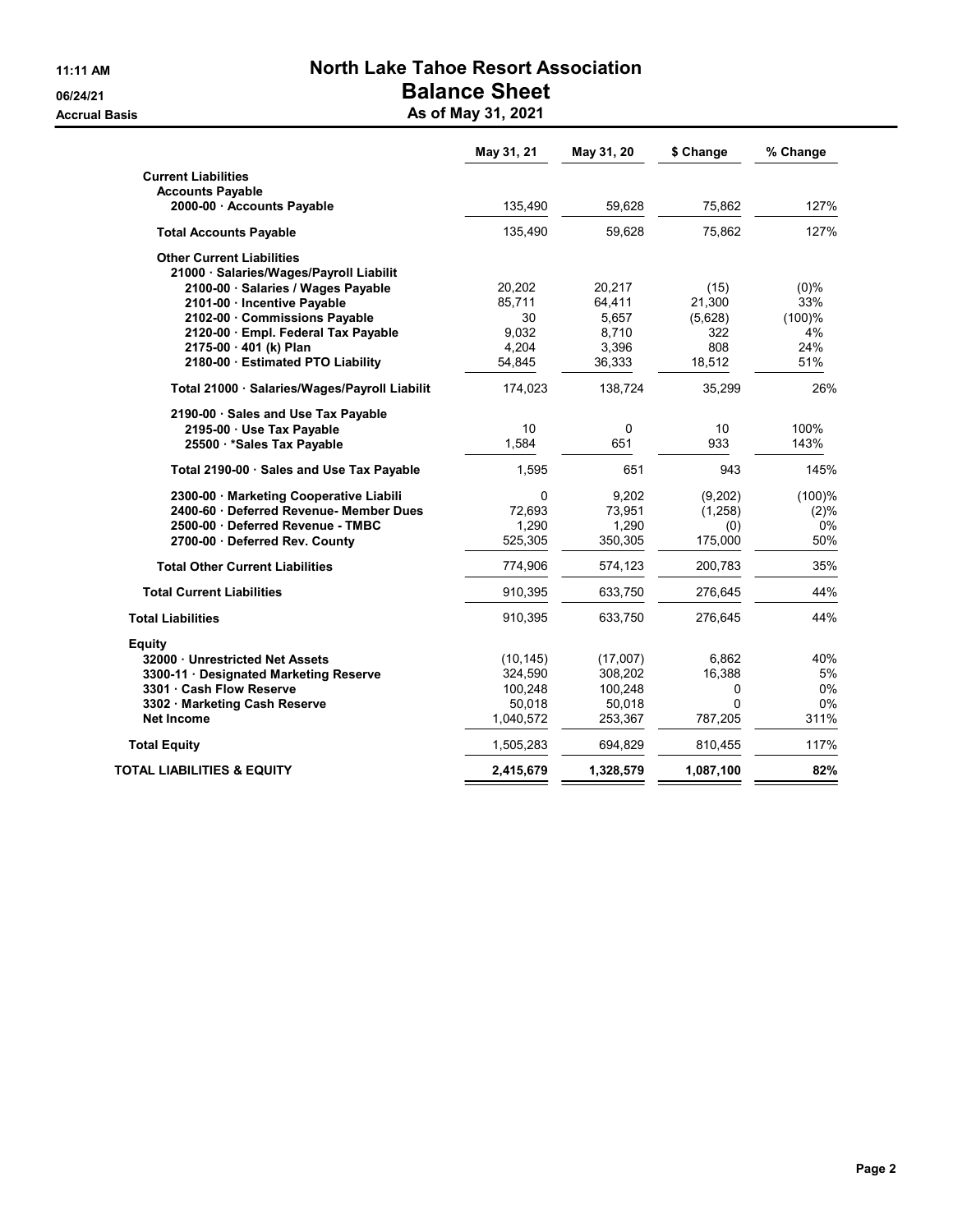#### 11:14 AM **North Lake Tahoe Resort Association** 06/24/21 **Profit & Loss Budget Performance**

Accrual Basis **Accrual Basis** All Departments

|                                                                                                                                                                                                                                                                                                 | <b>May 21</b>                                       | <b>Budget</b>                                           | \$ Over Bu                                                      | Jul '20 - M                                                       | <b>YTD Budget</b>                                                | \$ Over Bu                                                                        | Annual Bu                                                               |
|-------------------------------------------------------------------------------------------------------------------------------------------------------------------------------------------------------------------------------------------------------------------------------------------------|-----------------------------------------------------|---------------------------------------------------------|-----------------------------------------------------------------|-------------------------------------------------------------------|------------------------------------------------------------------|-----------------------------------------------------------------------------------|-------------------------------------------------------------------------|
| <b>Ordinary Income/Expense</b><br>Income                                                                                                                                                                                                                                                        |                                                     |                                                         |                                                                 |                                                                   |                                                                  |                                                                                   |                                                                         |
| 4050-00 · County of Placer TOT Funding<br>4200-00 · Membership Dues Revenue<br>4250-00 · Revenues-Membership Activities                                                                                                                                                                         | 218,253<br>11,554                                   | 289,253<br>10,417                                       | (71,000)<br>1,137                                               | 3,086,073<br>127,247                                              | 3,510,624<br>114,583                                             | (424, 551)<br>12,663                                                              | 4,043,867<br>125.000                                                    |
| 4250-01 Community Awards<br>4250-04 · Silent Auction<br>4250-05 · Sponsorships                                                                                                                                                                                                                  | 0<br>$\mathbf 0$<br>0                               | 0<br>0<br>0                                             | 0<br>0<br>0                                                     | 0<br>0<br>0                                                       | 19,000<br>19,000                                                 | (19,000)<br>(19,000)                                                              | 19,000<br>19,000                                                        |
| 4250-01 Community Awards - Other<br>Total 4250-01 · Community Awards                                                                                                                                                                                                                            | $\mathbf 0$                                         | $\mathbf 0$                                             | $\mathbf 0$                                                     | $\Omega$                                                          | 20,000<br>58,000                                                 | (20,000)<br>(58,000)                                                              | 20,000<br>58,000                                                        |
| 4250-02 · Chamber Events<br>4250-03 · Summer/Winter Rec Luncheon                                                                                                                                                                                                                                | $\mathbf 0$<br>0                                    | 1,500<br>0                                              | (1,500)<br>0                                                    | $\mathbf 0$<br>$\mathbf 0$                                        | 6,000<br>1,500                                                   | (6,000)<br>(1,500)                                                                | 6,000<br>2,500                                                          |
| 4251-00 · Tues AM Breakfast Club<br>4251-01 · Tues AM Breakfast Club Sponsors<br>4251-00 · Tues AM Breakfast Club - Other                                                                                                                                                                       | $\mathbf 0$<br>0                                    | 200<br>550                                              | (200)<br>(550)                                                  | 500<br>0                                                          | 1,600<br>3,450                                                   | (1, 100)<br>(3, 450)                                                              | 2,000<br>4,000                                                          |
| Total 4251-00 Tues AM Breakfast Club                                                                                                                                                                                                                                                            | $\Omega$                                            | 750                                                     | (750)                                                           | 500                                                               | 5,050                                                            | (4,550)                                                                           | 6,000                                                                   |
| 4250-00 · Revenues-Membership Activities - Other                                                                                                                                                                                                                                                | 385                                                 | $\mathbf 0$                                             | 385                                                             | 6,675                                                             | 0                                                                | 6,675                                                                             | 0                                                                       |
| Total 4250-00 · Revenues-Membership Activities                                                                                                                                                                                                                                                  | 385                                                 | 2,250                                                   | (1,865)                                                         | 7,175                                                             | 70,550                                                           | (63, 375)                                                                         | 72,500                                                                  |
| 4253-00 · Revenue- Other<br>46000 · Merchandise Sales                                                                                                                                                                                                                                           | $\mathbf 0$                                         | 500                                                     | (500)                                                           | 1,525                                                             | 2,000                                                            | (475)                                                                             | 2,500                                                                   |
| 4502-00 · Non-Retail VIC income<br>4504-00 · Retail Revenue - Other<br>46000 · Merchandise Sales - Other                                                                                                                                                                                        | 2,664<br>$\Omega$<br>10,803                         | 0<br>$\mathbf 0$<br>8,000                               | 2,664<br>0<br>2,803                                             | 4,802<br>560<br>87,150                                            | 0<br>0<br>75,000                                                 | 4,802<br>560<br>12,150                                                            | 0<br>0<br>85,000                                                        |
| Total 46000 · Merchandise Sales                                                                                                                                                                                                                                                                 | 13,467                                              | 8,000                                                   | 5,467                                                           | 92,512                                                            | 75,000                                                           | 17,512                                                                            | 85,000                                                                  |
| 4720-00 · Miscellaneous                                                                                                                                                                                                                                                                         | 2,403                                               | 0                                                       | 2,403                                                           | 15,254                                                            | 0                                                                | 15,254                                                                            | $\mathbf 0$                                                             |
| <b>Total Income</b>                                                                                                                                                                                                                                                                             | 246,062                                             | 310,420                                                 | (64, 358)                                                       | 3,329,786                                                         | 3,772,758                                                        | (442, 972)                                                                        | 4,328,867                                                               |
| <b>Gross Profit</b>                                                                                                                                                                                                                                                                             | 246,062                                             | 310,420                                                 | (64, 358)                                                       | 3,329,786                                                         | 3,772,758                                                        | (442, 972)                                                                        | 4,328,867                                                               |
| <b>Expense</b><br>5000-00 · Salaries & Wages<br>5010-00 · Sales Commissions<br>5020-00 · P/R - Tax Expense<br>5030-00 · P/R - Health Insurance Expense<br>5040-00 · P/R - Workmans Comp<br>5060-00 $\cdot$ 401 (k)<br>5070-00 Other Benefits and Expenses<br>5000-00 · Salaries & Wages - Other | 0<br>5,229<br>8,527<br>670<br>2,422<br>25<br>80,711 | 0<br>7,049<br>11,750<br>1,128<br>3,308<br>428<br>94,593 | 0<br>(1,820)<br>(3,223)<br>(458)<br>(886)<br>(403)<br>(13, 883) | 2,106<br>64,889<br>109,151<br>9,819<br>21,466<br>3,553<br>907,989 | 0<br>77,537<br>129,250<br>12,404<br>36,392<br>4,707<br>1,040,528 | 2,106<br>(12, 648)<br>(20,099)<br>(2, 585)<br>(14, 926)<br>(1, 154)<br>(132, 539) | $\Omega$<br>84,586<br>141,000<br>13,532<br>39,700<br>5,135<br>1,135,121 |
| Total 5000-00 · Salaries & Wages                                                                                                                                                                                                                                                                | 97,584                                              | 118,256                                                 | (20, 672)                                                       | 1,118,973                                                         | 1,300,818                                                        | (181, 845)                                                                        | 1,419,074                                                               |
| 5100-00 · Rent<br>5110-00 · Utilities<br>5140-00 · Repairs & Maintenance<br>5150-00 Office - Cleaning<br>5100-00 · Rent - Other<br>Total 5100-00 · Rent                                                                                                                                         | 654<br>342<br>$\mathbf 0$<br>13,279<br>14,274       | 967<br>888<br>1,058<br>12,819<br>15,732                 | (313)<br>(546)<br>(1,058)<br>460<br>(1, 458)                    | 9,496<br>7,254<br>5,875<br>147,127<br>169,751                     | 10,718<br>9,772<br>11,642<br>139,979<br>172,110                  | (1,222)<br>(2, 518)<br>(5,767)<br>7,148<br>(2,359)                                | 11,655<br>10,660<br>12,700<br>152,798<br>187,813                        |
| 5310-00 · Telephone                                                                                                                                                                                                                                                                             |                                                     |                                                         |                                                                 |                                                                   |                                                                  |                                                                                   |                                                                         |
| 5320-00 · Telephone<br>Total 5310-00 · Telephone                                                                                                                                                                                                                                                | 2,631<br>2,631                                      | 1,924<br>1,924                                          | 707<br>707                                                      | 26,951<br>26,951                                                  | 21,164<br>21,164                                                 | 5,787<br>5,787                                                                    | 23,088<br>23,088                                                        |
| 5420-00 · Mail - USPS<br>5480-00 · Mail - Fed Ex<br>5420-00 · Mail - USPS - Other                                                                                                                                                                                                               | 50<br>235                                           | 0<br>127                                                | 50<br>108                                                       | 50<br>1,266                                                       | 0<br>1,393                                                       | 50<br>(128)                                                                       | 0<br>1,520                                                              |
| Total 5420-00 · Mail - USPS                                                                                                                                                                                                                                                                     | 285                                                 | 127                                                     | 158                                                             | 1,316                                                             | 1,393                                                            | (77)                                                                              | 1,520                                                                   |
| 5510-00 · Insurance/Bonding<br>$5520-00 \cdot$ Supplies<br>5525-00 · Supplies- Computer                                                                                                                                                                                                         | 269<br>3,176                                        | 1,692<br>287                                            | (1, 423)<br>2,890                                               | 9,352<br>10,665                                                   | 18,608<br>3,153                                                  | (9,256)<br>7,512                                                                  | 20,300<br>3,440                                                         |
| 5520-00 · Supplies - Other<br>Total 5520-00 · Supplies                                                                                                                                                                                                                                          | 2,189<br>5,365                                      | 7,598<br>7,885                                          | (5,409)<br>(2,519)                                              | 21,331<br>31,996                                                  | 83,576<br>86,730                                                 | (62, 245)<br>(54, 734)                                                            | 91,174<br>94,614                                                        |
| 5610-00 · Depreciation                                                                                                                                                                                                                                                                          | 153                                                 | 0                                                       | 153                                                             | 1,222                                                             | 0                                                                | 1,222                                                                             | 0                                                                       |
| 5700-00 · Equipment Support & Maintenance<br>5710-00 · Taxes, Licenses & Fees<br>5740-00 · Equipment Rental/Leasing<br>5800-00 · Training Seminars<br>5850-00 · Artist of Month - Commissions                                                                                                   | 2,396<br>322<br>0<br>$\mathbf 0$<br>2,070           | 2,267<br>1,025<br>969<br>1,667<br>250                   | 129<br>(703)<br>(969)<br>(1,667)<br>1,820                       | 24,321<br>12,201<br>4,237<br>526<br>3,272                         | 24,933<br>11,275<br>10,661<br>20,333<br>2,750                    | (612)<br>926<br>(6, 423)<br>(19, 807)<br>522                                      | 27,200<br>12,300<br>11,630<br>22,000<br>3,000                           |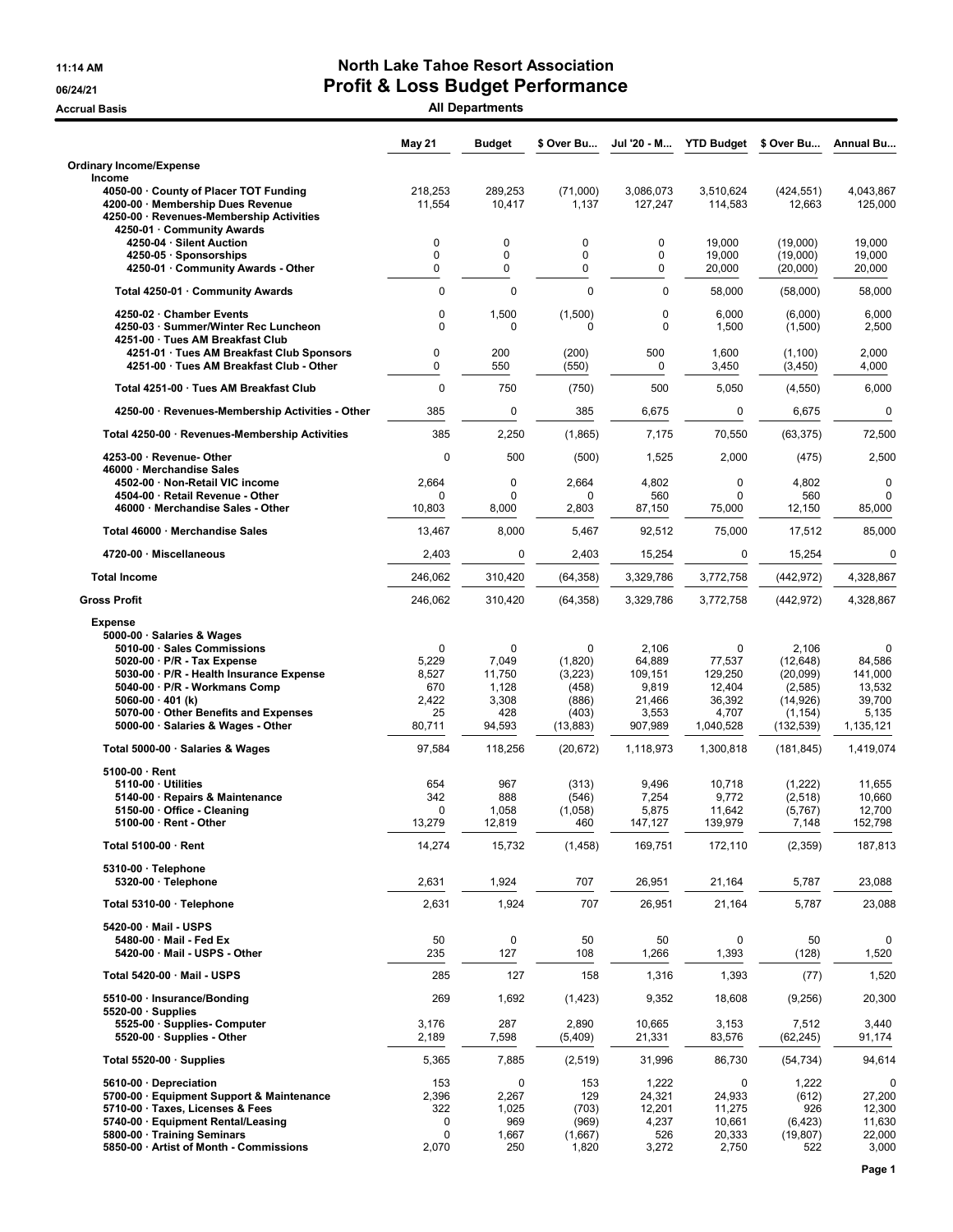#### 11:14 AM **North Lake Tahoe Resort Association** 06/24/21 **Profit & Loss Budget Performance** Accrual Basis **Accrual Basis** All Departments

|                                                                                                                             | <b>May 21</b>                  | Budget                   | \$ Over Bu                  | Jul '20 - M                 | <b>YTD Budget</b>            | \$ Over Bu                           | <b>Annual Bu</b>               |
|-----------------------------------------------------------------------------------------------------------------------------|--------------------------------|--------------------------|-----------------------------|-----------------------------|------------------------------|--------------------------------------|--------------------------------|
| 5900-00 · Professional Fees<br>5910-00 · Professional Fees - Attorneys                                                      | 1,460                          | 750                      | 710                         | 7,320                       | 8,250                        | (930)                                | 9,000                          |
| 5920-00 · Professional Fees - Accountant<br>5921-00 · Professional Fees - Other                                             | $\mathbf 0$<br>29,166          | $\mathbf 0$<br>17,750    | $\mathbf 0$<br>11,416       | 21,800<br>83,725            | 26,000<br>120,250            | (4,200)<br>(36, 525)                 | 26,000<br>134,000              |
| Total 5900-00 · Professional Fees                                                                                           | 30,626                         | 18,500                   | 12,126                      | 112,845                     | 154,500                      | (41, 655)                            | 169,000                        |
| 5941-00 · Research & Planning                                                                                               | $\mathbf 0$                    | 6,250                    | (6, 250)                    | 0                           | 43,750                       | (43, 750)                            | 55,000                         |
| $6020-00 \cdot$ Programs<br>6016-00 · Special Event Partnership<br>6018-00 · Business Assoc. Grants                         | 1,500<br>0                     | 10,000<br>0              | (8,500)<br>$\Omega$         | 2,926<br>0                  | 43,750<br>15,000             | (40, 824)<br>(15,000)                | 50,000<br>30,000               |
| Total 6020-00 · Programs                                                                                                    | 1,500                          | 10,000                   | (8,500)                     | 2,926                       | 58,750                       | (55, 824)                            | 80,000                         |
| $6420-00 \cdot$ Events                                                                                                      |                                |                          |                             |                             |                              |                                      |                                |
| 6420-01 · Sponsorships<br>6421-01 · 4th of July Fireworks                                                                   | 0                              | 0                        | 0                           | 0                           | 20,000                       | (20,000)                             | 20,000                         |
| 6421-04 · Broken Arrow Skyrace                                                                                              | 0                              | $\mathbf 0$              | $\mathbf 0$                 | 0                           | 25,400                       | (25, 400)                            | 25,400                         |
| $6421-06 \cdot$ Spartan                                                                                                     | $\Omega$                       | $\mathbf 0$              | $\mathbf 0$                 | 0                           | $\Omega$                     | 0                                    | 180,900                        |
| 6421-07 · Tahoe Lacrosse Tournament                                                                                         | 0                              | $\mathbf 0$              | $\mathbf 0$                 | 0                           | 6,000                        | (6,000)                              | 6,000                          |
| 6421-10 · WinterWonderGrass - Tahoe                                                                                         | $\Omega$                       | $\Omega$                 | $\mathbf 0$                 | $\mathbf 0$                 | 24,400                       | (24, 400)                            | 24,400                         |
| $6421-17 \cdot$ Enduro<br>6420-01 · Sponsorships - Other                                                                    | 0<br>0                         | $\mathbf 0$<br>50,000    | $\mathbf 0$<br>(50,000)     | 0<br>0                      | 31,500<br>200,000            | (31,500)<br>(200,000)                | 31,500<br>240,800              |
| Total 6420-01 · Sponsorships                                                                                                | $\mathbf{0}$                   | 50,000                   | (50,000)                    | $\Omega$                    | 307,300                      | (307, 300)                           | 529,000                        |
| 6421-00 · New Event Development                                                                                             | $\mathbf 0$                    | 5,000                    | (5,000)                     | 18,000                      | 27,500                       | (9,500)                              | 30,000                         |
| 6424-00 · Event Operation Expenses                                                                                          | $\mathbf 0$                    | 1,000                    | (1,000)                     | 13                          | 5,000                        | (4,987)                              | 6,000                          |
| Total $6420-00$ $\cdot$ Events                                                                                              | $\mathbf 0$                    | 56,000                   | (56,000)                    | 18,013                      | 339,800                      | (321, 787)                           | 565,000                        |
| 6423-00 · Membership Activities<br>6434-00 Community Awards Dinner                                                          | $\mathbf 0$                    | $\mathbf 0$              | 0                           | 295                         | 28,000                       | (27, 705)                            | 28,000                         |
| 6436-00 · Membership - Wnt/Sum Rec Lunch                                                                                    | $\mathbf 0$                    | $\mathbf 0$              | $\mathbf 0$                 | $\Omega$                    | 500                          | (500)                                | 1,000                          |
| 6437-00 · Tuesday Morning Breakfast Club                                                                                    | 0                              | 413                      | (413)                       | 0                           | 2,588                        | (2,588)                              | 3,000                          |
| 6442-00 · Public Relations/Website/Digita<br>6423-00 · Membership Activities - Other                                        | 319<br>$\mathbf 0$             | 417<br>417               | (98)<br>(417)               | 6,121<br>2,560              | 4,583<br>4,583               | 1,538<br>(2,023)                     | 5,000<br>5,000                 |
| Total 6423-00 · Membership Activities                                                                                       | 319                            | 1,246                    | (927)                       | 8,976                       | 40,254                       | (31, 278)                            | 42,000                         |
|                                                                                                                             |                                |                          |                             |                             |                              |                                      |                                |
| 6730-00 · Marketing Cooperative/Media<br>6740-00 · Media/Collateral/Production<br>6742-00 · Non-NLT Co-Op Marketing Program | (124, 402)<br>1,825<br>109,261 | 9,718<br>1,667<br>23,000 | (134, 120)<br>158<br>86,261 | 421,850<br>1,825<br>113,636 | 923,800<br>18,333<br>209,000 | (501, 950)<br>(16, 508)<br>(95, 364) | 1,000,000<br>20,000<br>232,000 |
| 6743-00 · BACC Marketing Programs                                                                                           |                                |                          |                             |                             |                              |                                      |                                |
| 6743-01 · Year Round Shopping Campaign<br>6743-03 · Winter Lakeside Campaign                                                | $\mathbf 0$<br>$\mathbf 0$     | 1,000<br>1,000           | (1,000)<br>(1,000)          | 13,409<br>0                 | 9,000<br>9,000               | 4,409                                | 10,000<br>10,000               |
| 6743-04 · Summerlong Music Campaign                                                                                         | $\mathbf 0$                    | 1,000                    | (1,000)                     | 0                           | 9,000                        | (9,000)<br>(9,000)                   | 10,000                         |
| 6743-05 · Summer Mountain Campaign                                                                                          | $\mathbf 0$                    | 1,000                    | (1,000)                     | $\Omega$                    | 9,000                        | (9,000)                              | 10,000                         |
| 6743-06 · COVID Summer Recovery Campaign                                                                                    | 0                              | 4,000                    | (4,000)                     | (14, 507)                   | 36,000                       | (50, 507)                            | 40,000                         |
| 6743-07 · Winter Regional Campaign                                                                                          | $\mathbf 0$                    | 0                        | 0                           | 17,277                      | 0                            | 17,277                               | 0                              |
| Total 6743-00 · BACC Marketing Programs                                                                                     | $\mathbf 0$                    | 8,000                    | (8,000)                     | 16,178                      | 72,000                       | (55, 822)                            | 80.000                         |
| 7500-00 · Trade Shows/Travel<br>8100-00 · Cost of Goods Sold                                                                | $\Omega$                       | 1,250                    | (1,250)                     | 395                         | 13,750                       | (13, 355)                            | 15,000                         |
| 51100 · Freight and Shipping Costs                                                                                          | 206                            | 125                      | 81                          | 1,562                       | 1,375                        | 187                                  | 1,500                          |
| 59900 · POS Inventory Adjustments                                                                                           | (16)                           | 0                        | (16)                        | 572                         | 0                            | 572                                  | 0                              |
| 8100-01 · CGS - Other<br>8100-00 · Cost of Goods Sold - Other                                                               | 0<br>5,591                     | 0<br>3,576               | 0<br>2,015                  | 247<br>46,000               | 0<br>33,525                  | 247<br>12,475                        | $\mathbf 0$<br>38,000          |
| Total 8100-00 · Cost of Goods Sold                                                                                          | 5,780                          | 3,701                    | 2,079                       | 48,380                      | 34,900                       | 13,480                               | 39,500                         |
| 8200-00 · Associate Relations                                                                                               | 479                            | 135                      | 344                         | 3,086                       | 1,465                        | 1,621                                | 1,600                          |
| 8300-00 · Board Functions                                                                                                   | 1,014                          | 500                      | 514                         | 4,001                       | 6,500                        | (2, 499)                             | 7,000                          |
| 8500-00 · Credit Card Fees                                                                                                  | 337                            | 376                      | (39)                        | 3,588                       | 5,375                        | (1,787)                              | 5,850                          |
| 8600-00 · Additional Opportunites                                                                                           | 797                            | 10,000                   | (9,203)                     | 75,900                      | 110,000                      | (34, 100)                            | 120,000                        |
| 8700-00 · Automobile Expenses<br>8750-00 · Meals/Meetings                                                                   | 82<br>$\mathbf 0$              | 466<br>763               | (384)<br>(763)              | 2,026<br>450                | 4,984<br>8,138               | (2,958)<br>(7,687)                   | 5,450<br>8,900                 |
| 8810-00 · Dues & Subscriptions                                                                                              | 587                            | 1,513                    | (926)                       | 12,775                      | 16,387                       | (3,612)                              | 17,900                         |
| 8910-00 · Travel<br>8920-00 · Bad Debt                                                                                      | 0<br>50                        | 4,000<br>0               | (4,000)<br>50               | 134<br>38,280               | 11,500<br>0                  | (11, 366)<br>38,280                  | 12,600<br>0                    |
| <b>Total Expense</b>                                                                                                        | 153,604                        | 308,876                  | (155, 272)                  | 2,289,383                   | 3,743,962                    | (1,454,580)                          | 4,299,338                      |
| <b>Net Ordinary Income</b>                                                                                                  | 92,457                         | 1,543                    | 90,914                      | 1,040,403                   | 28,795                       | 1,011,608                            | 29,529                         |
| Other Income/Expense                                                                                                        |                                |                          |                             |                             |                              |                                      |                                |
| Other Income                                                                                                                |                                |                          |                             |                             |                              |                                      |                                |
| 4700-00 · Revenues- Interest & Investment                                                                                   | 15                             | 0                        | 15                          | 169                         | 0                            | 169                                  | 0                              |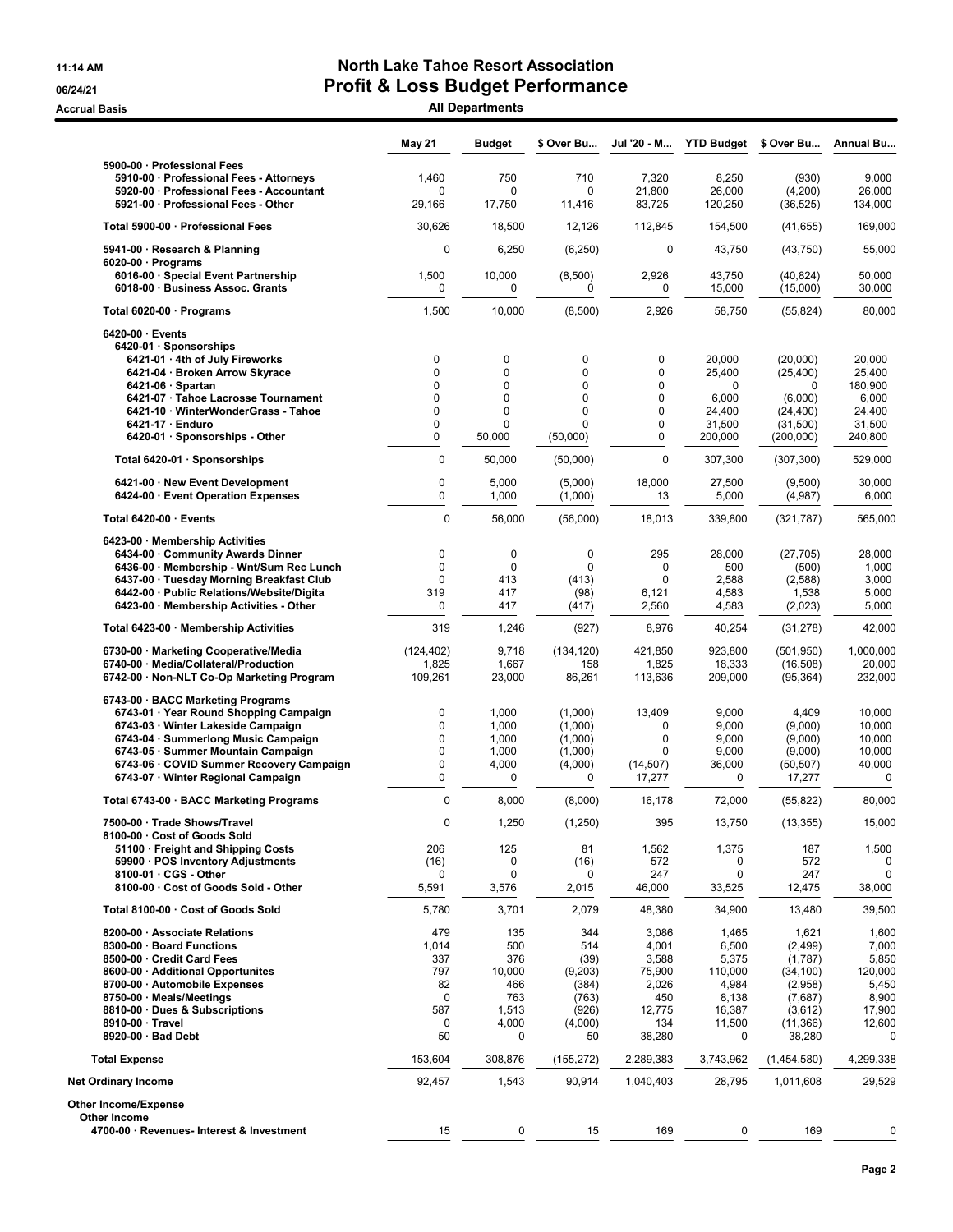#### 11:14 AM **North Lake Tahoe Resort Association** 06/24/21 **Profit & Loss Budget Performance** Accrual Basis **Accrual Basis** All Departments

|                                             | May 21 | <b>Budget</b> | \$ Over Bu | Jul '20 - M |          | YTD Budget \$ Over Bu | Annual Bu |
|---------------------------------------------|--------|---------------|------------|-------------|----------|-----------------------|-----------|
| <b>Total Other Income</b>                   | 15     | 0             | 15         | 169         | 0        | 169                   | 0         |
| <b>Other Expense</b><br>8990-00 · Allocated |        | $\Omega$      | $\Omega$   | 0           | (0)      | 0                     | 0         |
| <b>Total Other Expense</b>                  |        | 0             | $\Omega$   |             | (0)      | 0                     |           |
| <b>Net Other Income</b>                     | 15     | 0             | 15         | 169         | $\Omega$ | 169                   | (0)       |
| Net Income                                  | 92.472 | 1.543         | 90.929     | 1.040.572   | 28.795   | 1,011,777             | 29,529    |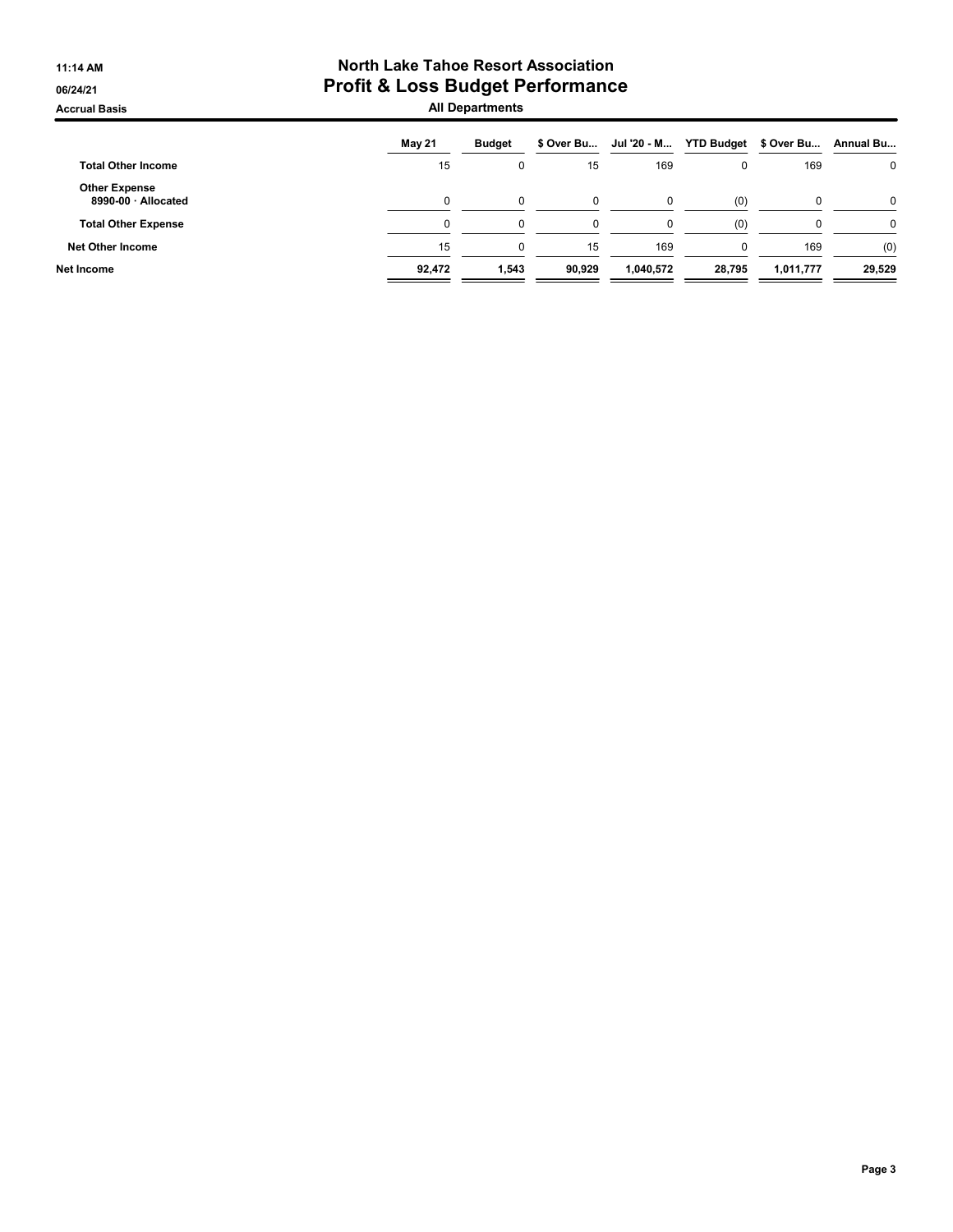### 11:15 AM North Lake Tahoe Resort Association 06/24/21 **Profit & Loss Prev Year Comparison** Accrual Basis July 2020 through May 2021

|                                                                                                                                                                                                                                                       | Jul '20 - May 21                                                  | Jul '19 - May 20                                                   | \$ Change                                                           | % Change                                           |
|-------------------------------------------------------------------------------------------------------------------------------------------------------------------------------------------------------------------------------------------------------|-------------------------------------------------------------------|--------------------------------------------------------------------|---------------------------------------------------------------------|----------------------------------------------------|
| <b>Ordinary Income/Expense</b>                                                                                                                                                                                                                        |                                                                   |                                                                    |                                                                     |                                                    |
| <b>Income</b><br>4050-00 County of Placer TOT Funding<br>4200-00 Membership Dues Revenue<br>4250-00 · Revenues-Membership Activities<br>4250-01 · Community Awards                                                                                    | 3,086,073<br>127,247                                              | 3,363,001<br>123,594                                               | (276, 927)<br>3,652                                                 | (8)%<br>3%                                         |
| 4250-05 · Sponsorships                                                                                                                                                                                                                                | 0                                                                 | 0                                                                  | 0                                                                   | 0%                                                 |
| Total 4250-01 Community Awards                                                                                                                                                                                                                        | $\mathbf 0$                                                       | 0                                                                  | 0                                                                   | 0%                                                 |
| 4251-00 · Tues AM Breakfast Club<br>4251-01 Tues AM Breakfast Club Sponsors<br>4251-00 Tues AM Breakfast Club - Other                                                                                                                                 | 500<br>0                                                          | 3,325<br>4,380                                                     | (2,825)<br>(4, 380)                                                 | (85)%<br>(100)%                                    |
| Total 4251-00 Tues AM Breakfast Club                                                                                                                                                                                                                  | 500                                                               | 7,705                                                              | (7,205)                                                             | (94)%                                              |
| 4250-00 · Revenues-Membership Activities - Other                                                                                                                                                                                                      | 6,675                                                             | 8,106                                                              | (1, 431)                                                            | (18)%                                              |
| Total 4250-00 · Revenues-Membership Activities                                                                                                                                                                                                        | 7,175                                                             | 15,811                                                             | (8,636)                                                             | (55)%                                              |
| 4253-00 · Revenue- Other<br>4350-00 · Special Events (Marketing)<br>4600-00 Commissions                                                                                                                                                               | 1,525<br>$\Omega$                                                 | 1,000<br>$\Omega$                                                  | 525<br>$\mathbf{0}$                                                 | 53%<br>0%                                          |
| 4601-00 Commissions - South Shore<br>4600-00 · Commissions - Other                                                                                                                                                                                    | 0<br>$\mathbf 0$                                                  | 10,138<br>34,320                                                   | (10, 138)<br>(34, 320)                                              | (100)%<br>(100)%                                   |
| Total 4600-00 Commissions                                                                                                                                                                                                                             | 0                                                                 | 44,459                                                             | (44, 459)                                                           | (100)%                                             |
| 46000 Merchandise Sales<br>4502-00 Non-Retail VIC income<br>4504-00 · Retail Revenue - Other<br>46000 Merchandise Sales - Other                                                                                                                       | 4,802<br>560<br>87,150                                            | 9,867<br>8,984<br>73,746                                           | (5,065)<br>(8, 424)<br>13,404                                       | (51)%<br>(94)%<br>18%                              |
| Total 46000 Merchandise Sales                                                                                                                                                                                                                         | 92,512                                                            | 92,597                                                             | (85)                                                                | (0)%                                               |
| 4720-00 Miscellaneous                                                                                                                                                                                                                                 | 15,254                                                            | 0                                                                  | 15,254                                                              | 100%                                               |
| <b>Total Income</b>                                                                                                                                                                                                                                   | 3,329,786                                                         | 3,640,461                                                          | (310, 676)                                                          | (9)%                                               |
| <b>Cost of Goods Sold</b><br>52900 Purchases - Resale Items                                                                                                                                                                                           | 0                                                                 | 0                                                                  | 0                                                                   | 0%                                                 |
| <b>Total COGS</b>                                                                                                                                                                                                                                     | $\pmb{0}$                                                         | 0                                                                  | 0                                                                   | 0%                                                 |
| <b>Gross Profit</b>                                                                                                                                                                                                                                   | 3,329,786                                                         | 3,640,461                                                          | (310, 676)                                                          | (9)%                                               |
| Expense<br>5000-00 Salaries & Wages<br>5000-01 · In-Market Administration                                                                                                                                                                             | 0                                                                 | 0                                                                  | 0                                                                   | 0%                                                 |
| 5010-00 · Sales Commissions<br>$5020-00 \cdot P/R$ - Tax Expense<br>5030-00 · P/R - Health Insurance Expense<br>5040-00 · P/R - Workmans Comp<br>$5060-00 \cdot 401$ (k)<br>5070-00 Other Benefits and Expenses<br>5000-00 · Salaries & Wages - Other | 2,106<br>64,889<br>109,151<br>9,819<br>21,466<br>3,553<br>907,989 | 15,326<br>64,853<br>115,244<br>7,571<br>28,633<br>3,822<br>797,035 | (13, 220)<br>36<br>(6,093)<br>2,248<br>(7, 167)<br>(269)<br>110,954 | (86)%<br>0%<br>(5)%<br>30%<br>(25)%<br>(7)%<br>14% |
| Total 5000-00 · Salaries & Wages                                                                                                                                                                                                                      | 1,118,973                                                         | 1,032,484                                                          | 86,488                                                              | 8%                                                 |
| $5100-00$ Rent<br>5110-00 · Utilities<br>5140-00 · Repairs & Maintenance<br>5150-00 Office - Cleaning<br>$5100-00 \cdot$ Rent - Other                                                                                                                 | 9,496<br>7,254<br>5,875<br>147,127                                | 9,418<br>7,098<br>9,190<br>143,994                                 | 78<br>155<br>(3,315)<br>3,133                                       | 1%<br>2%<br>(36)%<br>2%                            |
| Total 5100-00 · Rent                                                                                                                                                                                                                                  | 169,751                                                           | 169,701                                                            | 51                                                                  | 0%                                                 |
| 5310-00 · Telephone<br>5320-00 · Telephone                                                                                                                                                                                                            | 26,951                                                            | 22,050                                                             | 4,901                                                               | 22%                                                |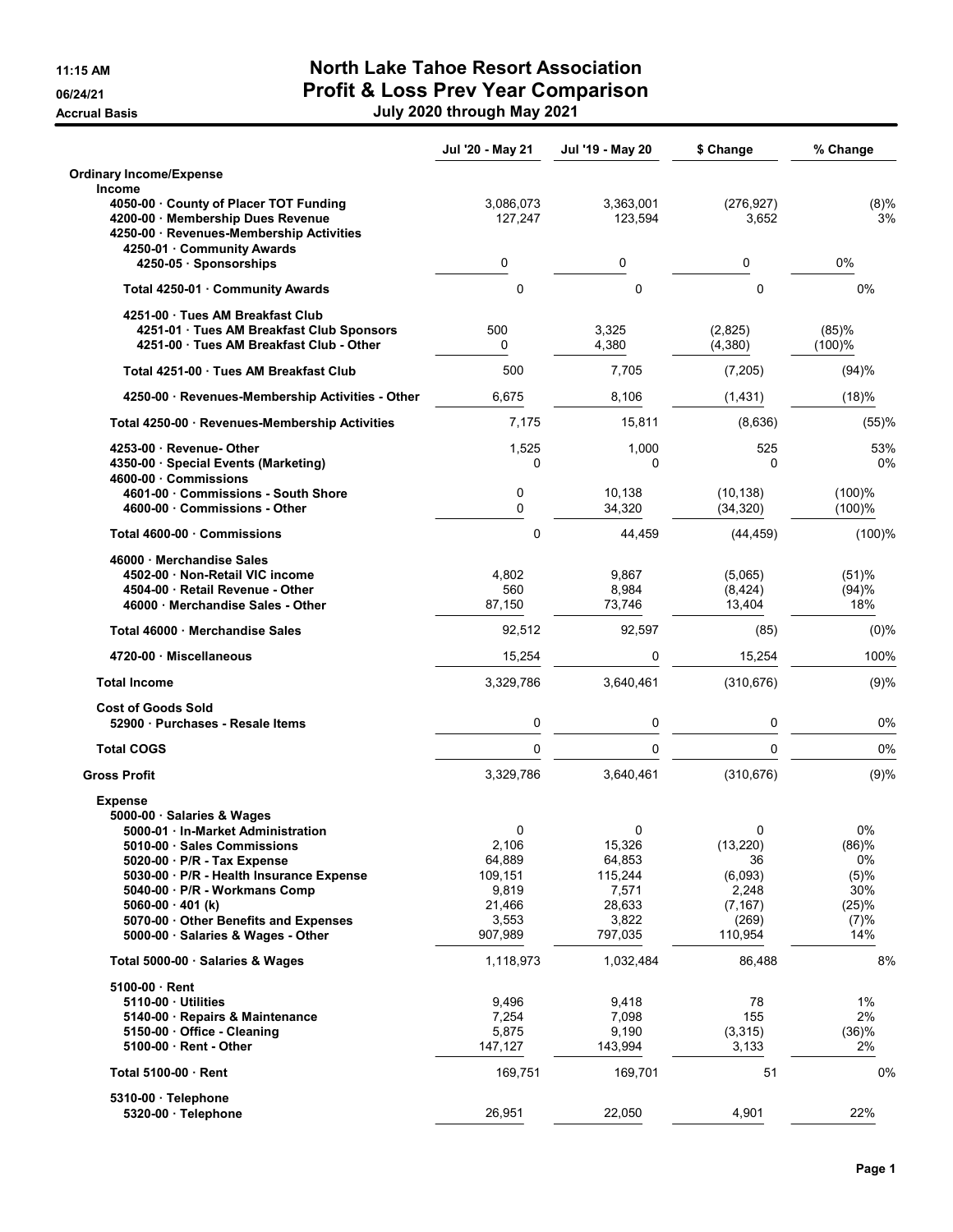#### 11:15 AM North Lake Tahoe Resort Association 06/24/21 **Profit & Loss Prev Year Comparison** Accrual Basis July 2020 through May 2021

|                                                                          | Jul '20 - May 21 | Jul '19 - May 20 | \$ Change            | % Change         |
|--------------------------------------------------------------------------|------------------|------------------|----------------------|------------------|
| Total 5310-00 · Telephone                                                | 26,951           | 22,050           | 4,901                | 22%              |
| 5420-00 Mail - USPS                                                      |                  |                  |                      |                  |
| 5480-00 Mail - Fed Ex                                                    | 50               | 0                | 50                   | 100%             |
| 5420-00 Mail - USPS - Other                                              | 1,266            | 1,957            | (691)                | (35)%            |
| Total 5420-00 Mail - USPS                                                | 1,316            | 1,957            | (641)                | (33)%            |
| 5510-00 · Insurance/Bonding                                              | 9,352            | 10,211           | (859)                | (8)%             |
| $5520-00$ · Supplies                                                     |                  |                  |                      |                  |
| 5525-00 · Supplies- Computer<br>5520-00 · Supplies - Other               | 10,665<br>21,331 | 855<br>31,564    | 9,810<br>(10, 232)   | 1,147%<br>(32)%  |
| Total 5520-00 Supplies                                                   | 31,996           | 32,419           | (423)                | (1)%             |
| 5610-00 Depreciation                                                     | 1,222            | 1,297            | (75)                 | (6)%             |
| 5700-00 · Equipment Support & Maintenance                                | 24,321           | 22,359           | 1,962                | 9%               |
| 5710-00 · Taxes, Licenses & Fees                                         | 12,201           | 10,521           | 1,680                | 16%              |
| 5740-00 · Equipment Rental/Leasing                                       | 4,237            | 9,658            | (5, 421)             | (56)%            |
| 5800-00 · Training Seminars                                              | 526              | 4,513            | (3,986)              | (88)%            |
| 5850-00 Artist of Month - Commissions<br>5900-00 Professional Fees       | 3,272            | 9,927            | (6,656)              | (67)%            |
| 5910-00 · Professional Fees - Attorneys                                  | 7,320            | 4,720            | 2,600                | 55%              |
| 5920-00 Professional Fees - Accountant                                   | 21,800           | 21,825           | (25)                 | $(0)\%$          |
| 5921-00 Professional Fees - Other                                        | 83,725           | 91,498           | (7, 773)             | (9)%             |
| Total 5900-00 Professional Fees                                          | 112,845          | 118,043          | (5, 198)             | (4)%             |
| $6020-00$ · Programs<br>6016-00 · Special Event Partnership              | 2,926            | 18,454           | (15, 529)            | (84)%            |
| Total 6020-00 $\cdot$ Programs                                           | 2,926            | 18,454           | (15, 529)            | (84)%            |
|                                                                          |                  |                  |                      |                  |
| $6420-00$ Events                                                         |                  |                  |                      |                  |
| $6420-01 \cdot$ Sponsorships<br>6023-00 · Autumn Food & Wine             | 0                | 34,668           | (34,668)             | (100)%           |
|                                                                          |                  |                  |                      |                  |
| 6421-04 · Broken Arrow Skyrace                                           | 0                | 0                | 0                    | 0%               |
| $6421-06 \cdot$ Spartan                                                  | 0<br>0           | 254,019          | (254, 019)           | (100)%           |
| 6421-07 · Tahoe Lacrosse Tournament<br>6421-10 WinterWonderGrass - Tahoe | 0                | 6,000<br>21,120  | (6,000)<br>(21, 120) | (100)%<br>(100)% |
| 6421-13 · Big Blue Adventure                                             | 0                | 0                | 0                    | 0%               |
| 6421-16 · Mountain Travel Symposium                                      | 0                | 10,078           | (10,078)             | (100)%           |
| 6420-01 · Sponsorships - Other                                           | 0                | 5,000            | (5,000)              | $(100)$ %        |
| Total 6420-01 · Sponsorships                                             | 0                | 330,885          | (330, 885)           | (100)%           |
| 6421-00 · New Event Development                                          | 18,000           | 0                | 18.000               | 100%             |
| 6424-00 · Event Operation Expenses                                       | 13               | 1,617            | (1,604)              | (99)%            |
| Total 6420-00 Events                                                     | 18,013           | 332,502          | (314, 489)           | (95)%            |
| 6423-00 Membership Activities                                            |                  |                  |                      |                  |
| 6434-00 Community Awards Dinner                                          | 295              | 1,222            | (927)                | (76)%            |
| 6436-00 · Membership - Wnt/Sum Rec Lunch                                 | 0                | 633              | (633)                | (100)%           |
| 6437-00 · Tuesday Morning Breakfast Club                                 | $\mathbf 0$      | 2,724            | (2, 724)             | (100)%           |
| 6442-00 · Public Relations/Website/Digita                                | 6,121            | 5,025            | 1,096                | 22%              |
| $6444-00$ Trades                                                         | 0                | 0                | 0                    | 0%               |
| 6423-00 Membership Activities - Other                                    | 2,560            | 1,894            | 666                  | 35%              |
| Total 6423-00 Membership Activities                                      | 8,976            | 11,498           | (2,522)              | (22)%            |
| 6730-00 · Marketing Cooperative/Media                                    | 421,850          | 1,421,444        | (999,594)            | (70)%            |
| 6740-00 · Media/Collateral/Production                                    | 1,825            | 413              | 1,412                | 342%             |
| 6742-00 · Non-NLT Co-Op Marketing Program                                | 113,636          | 10,004           | 103,632              | 1,036%           |
| 6743-00 · BACC Marketing Programs                                        |                  |                  |                      |                  |
| 6743-01 · Year Round Shopping Campaign                                   | 13,409           | 10,557           | 2,852                | 27%              |
| 6743-03 · Winter Lakeside Campaign                                       | 0                | 19,788           | (19, 788)            | (100)%           |
| 6743-04 · Summerlong Music Campaign                                      | 0                | 0                | 0                    | 0%               |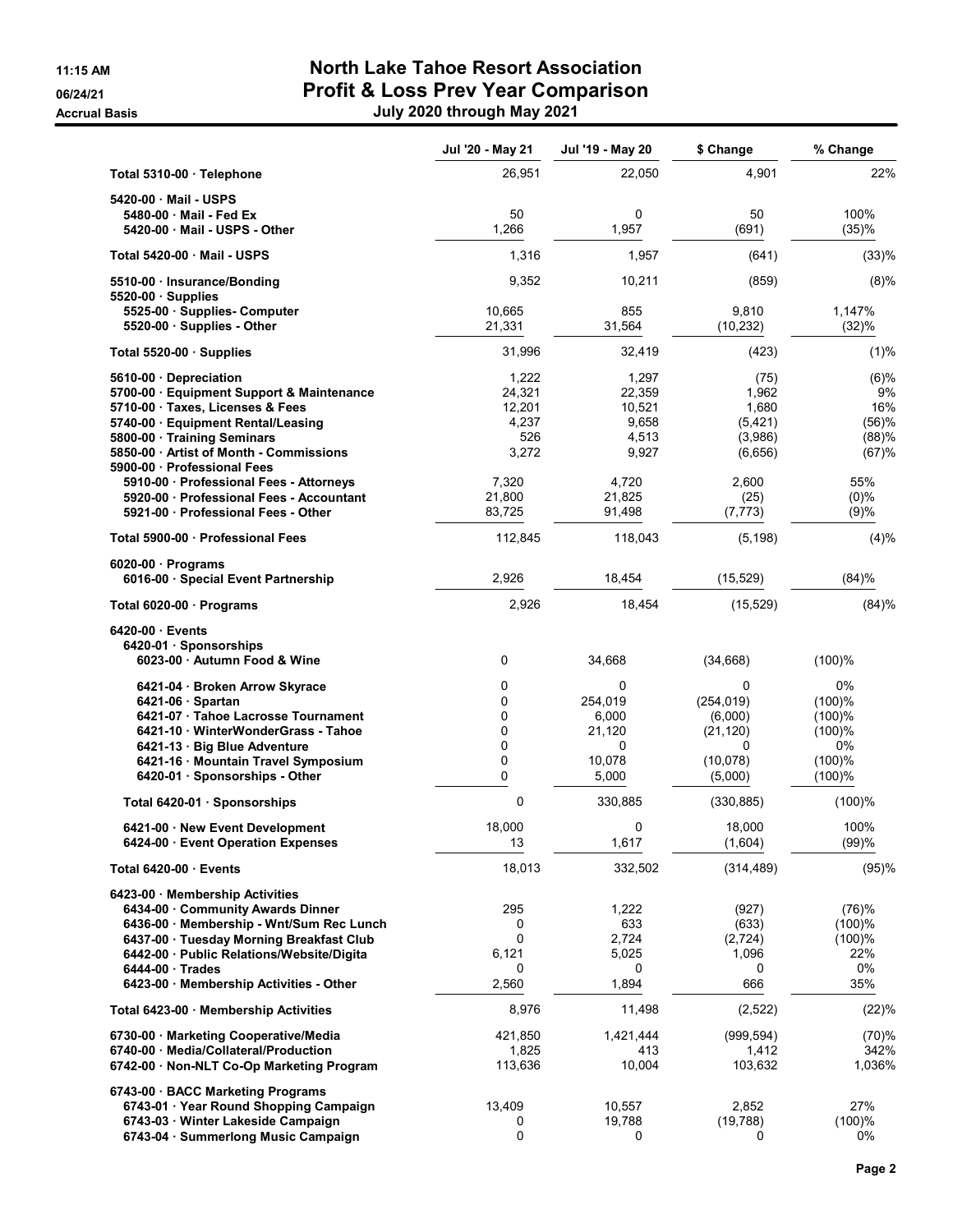#### 11:15 AM **North Lake Tahoe Resort Association** 06/24/21 **Profit & Loss Prev Year Comparison** Accrual Basis July 2020 through May 2021

|                                                           | Jul '20 - May 21 | Jul '19 - May 20 | \$ Change   | % Change |
|-----------------------------------------------------------|------------------|------------------|-------------|----------|
| 6743-05 · Summer Mountain Campaign                        | 0                | (1,000)          | 1.000       | 100%     |
| 6743-06 · COVID Summer Recovery Campaign                  | (14, 507)        | 0                | (14, 507)   | (100)%   |
| 6743-07 · Winter Regional Campaign                        | 17,277           | $\mathbf{0}$     | 17,277      | 100%     |
| Total 6743-00 · BACC Marketing Programs                   | 16,178           | 29,345           | (13, 166)   | (45)%    |
| 7500-00 Trade Shows/Travel                                | 395              | 3,476            | (3,081)     | (89)%    |
| 8100-00 Cost of Goods Sold                                |                  |                  |             |          |
| 51100 Freight and Shipping Costs                          | 1.562            | 2,405            | (843)       | (35)%    |
| 52500 · Purchase Discounts                                | 0                | (101)            | 101         | 100%     |
| 59900 · POS Inventory Adjustments                         | 572              | 351              | 221         | 63%      |
| 8100-01 · CGS - Other                                     | 247              | 8,654            | (8, 407)    | (97)%    |
| 8100-00 Cost of Goods Sold - Other                        | 46.000           | 39,399           | 6,601       | 17%      |
| Total 8100-00 Cost of Goods Sold                          | 48,380           | 50,707           | (2, 327)    | (5)%     |
| 8200-00 Associate Relations                               | 3,086            | 1,042            | 2,044       | 196%     |
| 8300-00 Board Functions                                   | 4,001            | 21,632           | (17, 631)   | (82)%    |
| 8500-00 Credit Card Fees                                  | 3,588            | 4,856            | (1, 268)    | (26)%    |
| 8600-00 Additional Opportunites                           | 75,900           | 21,017           | 54,883      | 261%     |
| 8700-00 · Automobile Expenses                             | 2,026            | 2,376            | (350)       | (15)%    |
| 8750-00 · Meals/Meetings                                  | 450              | 1,369            | (919)       | (67)%    |
| 8810-00 Dues & Subscriptions                              | 12.775           | 8,625            | 4,150       | 48%      |
| 8910-00 Travel                                            | 134              | 0                | 134         | 100%     |
| 8920-00 · Bad Debt                                        | 38,280           | 3,434            | 34,846      | 1,015%   |
| <b>Total Expense</b>                                      | 2,289,383        | 3,387,335        | (1,097,953) | (32)%    |
| <b>Net Ordinary Income</b>                                | 1,040,403        | 253,126          | 787,277     | 311%     |
| <b>Other Income/Expense</b>                               |                  |                  |             |          |
| Other Income<br>4700-00 · Revenues- Interest & Investment | 169              | 241              | (72)        | (30)%    |
| <b>Total Other Income</b>                                 | 169              | 241              | (72)        | (30)%    |
| <b>Other Expense</b>                                      |                  |                  |             |          |
| <b>Balancing Adjustments</b>                              | $\pmb{0}$        | 0                | $\mathbf 0$ | 0%       |
| 8990-00 Allocated                                         | $\mathbf 0$      | 0                | $\mathbf 0$ | 0%       |
| <b>Total Other Expense</b>                                | $\mathbf{0}$     | $\mathbf{0}$     | $\mathbf 0$ | 0%       |
| <b>Net Other Income</b>                                   | 169              | 241              | (72)        | (30)%    |
| Net Income                                                | 1,040,572        | 253,367          | 787,205     | 311%     |
|                                                           |                  |                  |             |          |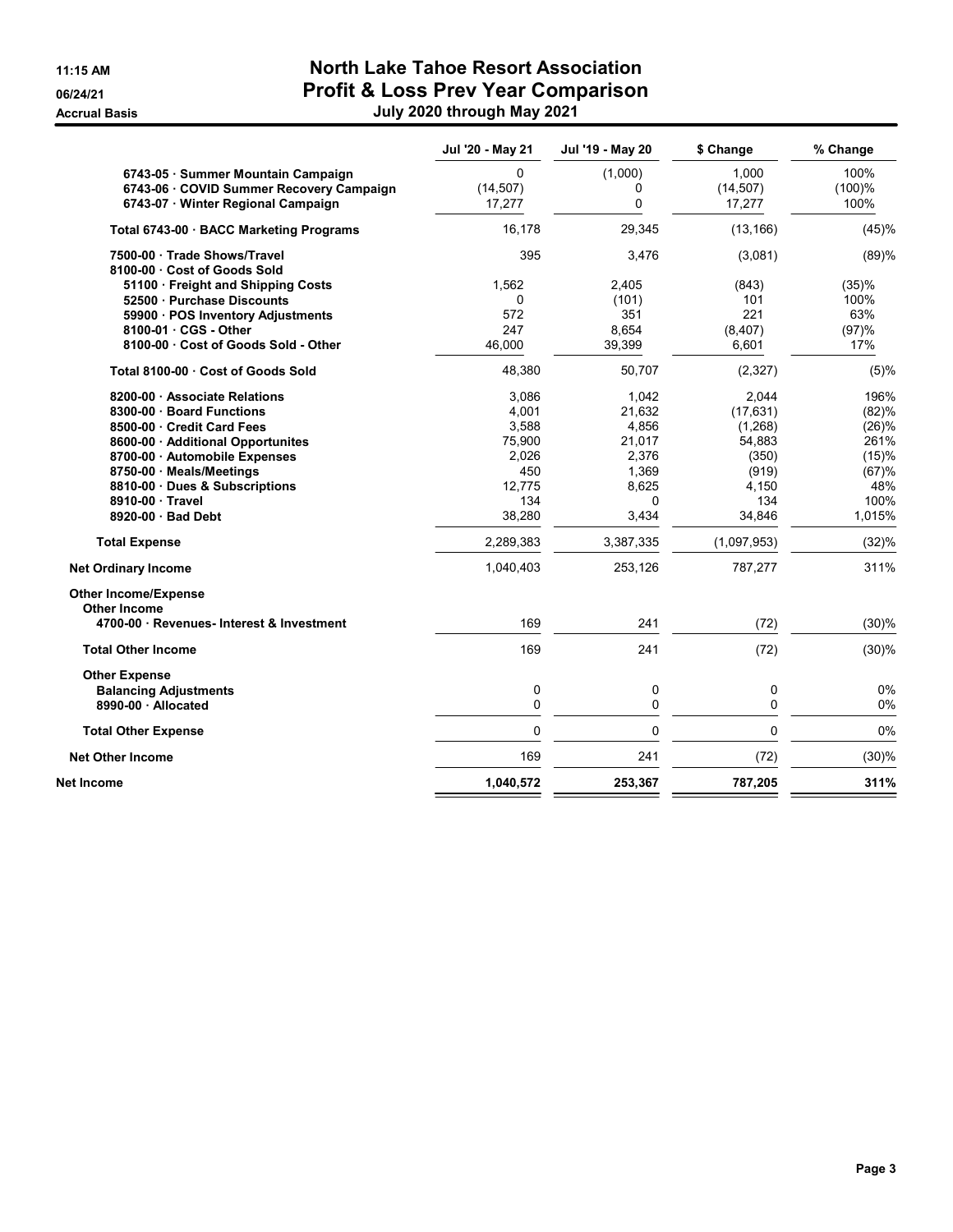#### 11:15 AM North Lake Tahoe Resort Association 06/24/21 OG/24/21 Profit & Loss Budget Performance Accrual Basis **11 - Marketing**

|                                                                                                                                                                                                                                                                                | <b>May 21</b>                                                 | <b>Budget</b>                                            | \$ Over Budget                                                                     | Jul '20 - May 21                                       | <b>YTD Budget</b>                                             | \$ Over Budget                                                                     | <b>Annual Budget</b>                                                |
|--------------------------------------------------------------------------------------------------------------------------------------------------------------------------------------------------------------------------------------------------------------------------------|---------------------------------------------------------------|----------------------------------------------------------|------------------------------------------------------------------------------------|--------------------------------------------------------|---------------------------------------------------------------|------------------------------------------------------------------------------------|---------------------------------------------------------------------|
| <b>Ordinary Income/Expense</b>                                                                                                                                                                                                                                                 |                                                               |                                                          |                                                                                    |                                                        |                                                               |                                                                                    |                                                                     |
| Income<br>4050-00 County of Placer TOT Funding<br>4253-00 · Revenue-Other<br>4720-00 · Miscellaneous                                                                                                                                                                           | 128,159<br>$\mathbf 0$<br>$\mathbf 0$                         | 199,159                                                  | (71,000)                                                                           | 2,119,160<br>1,525<br>1,250                            | 2,543,710<br>$\Omega$                                         | (424, 550)<br>1,525                                                                | 2,983,682<br>$\Omega$                                               |
| <b>Total Income</b>                                                                                                                                                                                                                                                            | 128,159                                                       | 199,159                                                  | (71,000)                                                                           | 2,121,935                                              | 2,543,710                                                     | (421, 775)                                                                         | 2,983,682                                                           |
| <b>Gross Profit</b>                                                                                                                                                                                                                                                            | 128,159                                                       | 199,159                                                  | (71,000)                                                                           | 2,121,935                                              | 2,543,710                                                     | (421, 775)                                                                         | 2,983,682                                                           |
| <b>Expense</b>                                                                                                                                                                                                                                                                 |                                                               |                                                          |                                                                                    |                                                        |                                                               |                                                                                    |                                                                     |
| 5000-00 · Salaries & Wages<br>$5020-00 \cdot P/R$ - Tax Expense<br>5030-00 · P/R - Health Insurance Expense<br>5040-00 · P/R - Workmans Comp<br>5060-00 $\cdot$ 401 (k)<br>5070-00 Other Benefits and Expenses<br>5000-00 · Salaries & Wages - Other                           | 1,288<br>2,534<br>175<br>780<br>(14)<br>21,468                | 1,667<br>4,000<br>125<br>833<br>142<br>22,299            | (379)<br>(1,466)<br>50<br>(54)<br>(156)<br>(832)                                   | 16,029<br>35,110<br>3,768<br>9,022<br>722<br>246,179   | 18,333<br>44,000<br>1,375<br>9,167<br>1,558<br>245,293        | (2, 304)<br>(8,890)<br>2,393<br>(145)<br>(837)<br>886                              | 20,000<br>48,000<br>1,500<br>10,000<br>1,700<br>267,592             |
| Total 5000-00 · Salaries & Wages                                                                                                                                                                                                                                               | 26,229                                                        | 29,066                                                   | (2, 837)                                                                           | 310,829                                                | 319,726                                                       | (8,897)                                                                            | 348,792                                                             |
| $5100-00 \cdot$ Rent<br>$5110-00 \cdot$ Utilities<br>5140-00 · Repairs & Maintenance<br>5150-00 · Office - Cleaning<br>5100-00 · Rent - Other                                                                                                                                  | 84<br>$\mathbf 0$<br>$\mathbf 0$<br>2,219                     | 150<br>75<br>250<br>2,400                                | (66)<br>(75)<br>(250)<br>(181)                                                     | 1,513<br>374<br>1,872<br>23,841                        | 1,735<br>825<br>2,750<br>25,377                               | (222)<br>(451)<br>(878)<br>(1,536)                                                 | 1,855<br>900<br>3,000<br>27,777                                     |
| Total 5100-00 · Rent                                                                                                                                                                                                                                                           | 2,303                                                         | 2,875                                                    | (572)                                                                              | 27,600                                                 | 30,687                                                        | (3,087)                                                                            | 33,532                                                              |
| 5310-00 · Telephone<br>5320-00 · Telephone                                                                                                                                                                                                                                     | 623                                                           | 549                                                      | 74                                                                                 | 6,238                                                  | 6,039                                                         | 199                                                                                | 6,588                                                               |
| Total 5310-00 · Telephone                                                                                                                                                                                                                                                      | 623                                                           | 549                                                      | 74                                                                                 | 6,238                                                  | 6,039                                                         | 199                                                                                | 6,588                                                               |
| 5420-00 · Mail - USPS<br>5480-00 Mail Fed Ex<br>5420-00 Mail USPS - Other                                                                                                                                                                                                      | 50<br>26                                                      | 0                                                        | 26                                                                                 | 50<br>212                                              | $\pmb{0}$                                                     | 212                                                                                | 0                                                                   |
| Total 5420-00 · Mail - USPS                                                                                                                                                                                                                                                    | 76                                                            | 0                                                        | 76                                                                                 | 262                                                    | $\mathbf 0$                                                   | 262                                                                                | $\mathbf 0$                                                         |
| $5520-00 \cdot$ Supplies<br>5525-00 · Supplies- Computer<br>5520-00 · Supplies - Other                                                                                                                                                                                         | 1,090<br>46                                                   | 1,716                                                    | (1,670)                                                                            | 4,472<br>760                                           | $\mathbf 0$<br>18,878                                         | 4,472<br>(18, 118)                                                                 | 0<br>20,594                                                         |
| Total 5520-00 · Supplies                                                                                                                                                                                                                                                       | 1,136                                                         | 1,716                                                    | (580)                                                                              | 5,232                                                  | 18,878                                                        | (13, 646)                                                                          | 20,594                                                              |
| 5700-00 · Equipment Support & Maintenance<br>5710-00 · Taxes, Licenses & Fees<br>5740-00 · Equipment Rental/Leasing<br>5800-00 · Training Seminars<br>5900-00 · Professional Fees<br>5910-00 · Professional Fees - Attorneys                                                   | $\mathbf 0$<br>$\mathbf 0$<br>$\mathbf 0$<br>$\mathbf 0$<br>0 | 13<br>13<br>167<br>750<br>125                            | (13)<br>(13)<br>(167)<br>(750)<br>(125)                                            | $\mathbf 0$<br>124<br>1,063<br>$\mathbf 0$<br>$\Omega$ | 138<br>138<br>1,833<br>8,250<br>1,375                         | (138)<br>(13)<br>(770)<br>(8, 250)<br>(1, 375)                                     | 150<br>150<br>2,000<br>9,000<br>1,500                               |
| 5921-00 · Professional Fees - Other                                                                                                                                                                                                                                            | 13,000                                                        | 1,125                                                    | 11,875                                                                             | 13,000                                                 | 12,375                                                        | 625                                                                                | 13,500                                                              |
| Total 5900-00 · Professional Fees                                                                                                                                                                                                                                              | 13,000                                                        | 1,250                                                    | 11,750                                                                             | 13,000                                                 | 13,750                                                        | (750)                                                                              | 15,000                                                              |
| 5941-00 · Research & Planning<br>6020-00 $\cdot$ Programs<br>6016-00 · Special Event Partnership<br>6018-00 · Business Assoc. Grants                                                                                                                                           | $\mathbf 0$<br>1,500<br>0                                     | 5,000<br>10,000<br>0                                     | (5,000)<br>(8,500)<br>0                                                            | $\mathbf 0$<br>2,926<br>0                              | 30,000<br>43,750<br>15,000                                    | (30,000)<br>(40, 824)<br>(15,000)                                                  | 40,000<br>50,000<br>30,000                                          |
| Total 6020-00 · Programs                                                                                                                                                                                                                                                       | 1,500                                                         | 10,000                                                   | (8,500)                                                                            | 2,926                                                  | 58,750                                                        | (55, 824)                                                                          | 80,000                                                              |
| 6420-00 · Events<br>6420-01 · Sponsorships<br>6421-01 · 4th of July Fireworks<br>6421-04 · Broken Arrow Skyrace<br>$6421-06 \cdot$ Spartan<br>6421-07 · Tahoe Lacrosse Tournament<br>6421-10 · WinterWonderGrass - Tahoe<br>6421-17 · Enduro<br>6420-01 · Sponsorships - Other | 0<br>0<br>0<br>0<br>0<br>0<br>0                               | 0<br>0<br>0<br>$\mathbf 0$<br>$\mathbf 0$<br>0<br>50,000 | 0<br>$\mathbf 0$<br>$\Omega$<br>$\mathbf 0$<br>$\mathbf 0$<br>$\Omega$<br>(50,000) | $\pmb{0}$<br>$\pmb{0}$<br>0<br>0<br>0<br>0<br>0        | 20,000<br>25,400<br>0<br>6,000<br>24,400<br>31,500<br>200,000 | (20,000)<br>(25, 400)<br>$\Omega$<br>(6,000)<br>(24, 400)<br>(31,500)<br>(200,000) | 20,000<br>25,400<br>180,900<br>6,000<br>24,400<br>31,500<br>240,800 |
| Total 6420-01 · Sponsorships                                                                                                                                                                                                                                                   | $\mathbf 0$                                                   | 50,000                                                   | (50,000)                                                                           | 0                                                      | 307,300                                                       | (307, 300)                                                                         | 529,000                                                             |
| 6421-00 · New Event Development<br>6424-00 · Event Operation Expenses                                                                                                                                                                                                          | $\mathbf 0$<br>0                                              | 5,000<br>1,000                                           | (5,000)<br>(1,000)                                                                 | 18,000<br>13                                           | 27,500<br>5,000                                               | (9,500)<br>(4,987)                                                                 | 30,000<br>6,000                                                     |
| Total 6420-00 · Events                                                                                                                                                                                                                                                         | $\mathbf 0$                                                   | 56,000                                                   | (56,000)                                                                           | 18,013                                                 | 339,800                                                       | (321, 787)                                                                         | 565,000                                                             |
| 6423-00 · Membership Activities<br>6442-00 · Public Relations/Website/Digita                                                                                                                                                                                                   | 0                                                             |                                                          |                                                                                    | 600                                                    |                                                               |                                                                                    |                                                                     |
| Total 6423-00 · Membership Activities                                                                                                                                                                                                                                          | $\mathbf 0$                                                   |                                                          |                                                                                    | 600                                                    |                                                               |                                                                                    |                                                                     |
| 6730-00 · Marketing Cooperative/Media<br>6742-00 · Non-NLT Co-Op Marketing Program                                                                                                                                                                                             | (114, 705)<br>109,061                                         | 8,551<br>22,000                                          | (123, 256)<br>87,061                                                               | 388,694<br>111,436                                     | 859,656<br>198,000                                            | (470, 962)<br>(86, 564)                                                            | 925,000<br>220,000                                                  |
| 6743-00 · BACC Marketing Programs<br>6743-01 · Year Round Shopping Campaign<br>6743-03 · Winter Lakeside Campaign<br>6743-04 · Summerlong Music Campaign<br>6743-05 · Summer Mountain Campaign<br>6743-06 · COVID Summer Recovery Campaign                                     | $\mathbf 0$<br>0<br>0<br>0<br>0                               | 1,000<br>1,000<br>1,000<br>1,000<br>4,000                | (1,000)<br>(1,000)<br>(1,000)<br>(1,000)<br>(4,000)                                | 13,409<br>0<br>0<br>0<br>(14, 507)                     | 9,000<br>9,000<br>9,000<br>9,000<br>36,000                    | 4,409<br>(9,000)<br>(9,000)<br>(9,000)<br>(50, 507)                                | 10,000<br>10,000<br>10,000<br>10,000<br>40,000                      |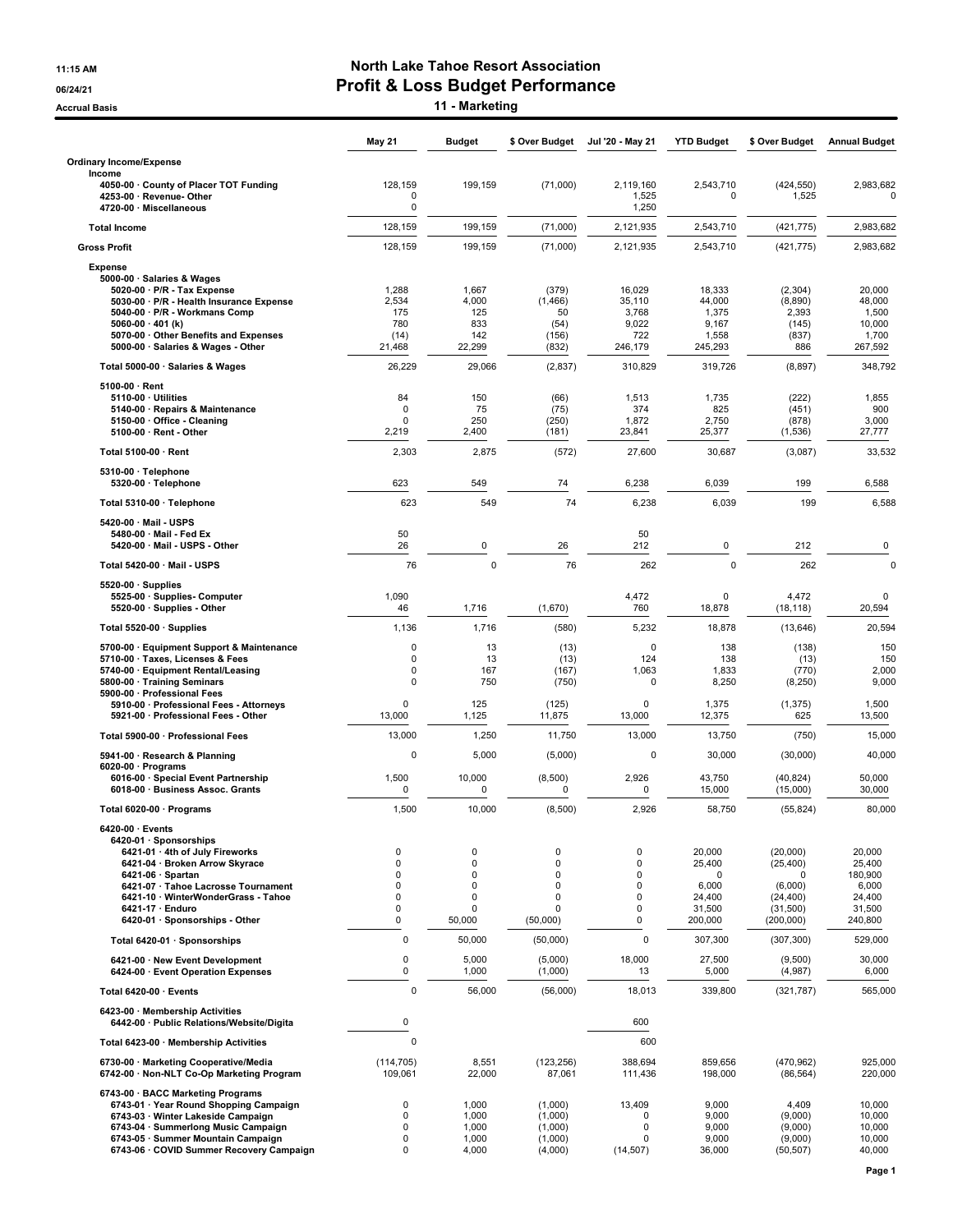#### 11:15 AM **North Lake Tahoe Resort Association** 06/24/21 OG/24/21 Profit & Loss Budget Performance Accrual Basis **11 - Marketing**

|                                           | May 21    | <b>Budget</b> | \$ Over Budget | Jul '20 - May 21 | <b>YTD Budget</b> | \$ Over Budget | <b>Annual Budget</b> |
|-------------------------------------------|-----------|---------------|----------------|------------------|-------------------|----------------|----------------------|
| 6743-07 · Winter Regional Campaign        | $\Omega$  | $\Omega$      | $\Omega$       | 17,277           | $\Omega$          | 17,277         | 0                    |
| Total 6743-00 · BACC Marketing Programs   | $\Omega$  | 8,000         | (8,000)        | 16,178           | 72,000            | (55, 822)      | 80,000               |
| 7500-00 · Trade Shows/Travel              | 0         | $\mathbf 0$   | $\Omega$       | 395              | 0                 | 395            | $\Omega$             |
| 8200-00 · Associate Relations             | $\Omega$  | 23            | (23)           | 168              | 227               | (59)           | 250                  |
| 8600-00 · Additional Opportunites         | 147       | 7,917         | (7,769)        | 68,750           | 87,083            | (18, 333)      | 95,000               |
| 8700-00 · Automobile Expenses             | 11        | 136           | (125)          | 329              | 1.364             | (1,035)        | 1,500                |
| 8750-00 · Meals/Meetings                  | O         | 250           | (250)          | 16               | 2,500             | (2, 484)       | 2,750                |
| 8810-00 · Dues & Subscriptions            | 32        | 259           | (227)          | 497              | 2,591             | (2,094)        | 2,850                |
| 8910-00 · Travel                          | $\Omega$  | 2,500         | (2,500)        | 0                | 10,000            | (10,000)       | 11,100               |
| 8920-00 · Bad Debt                        | O         |               |                | 556              |                   |                |                      |
| <b>Total Expense</b>                      | 39,415    | 157.034       | (117, 618)     | 972,906          | 2,061,409         | (1,088,504)    | 2,459,256            |
| <b>Net Ordinary Income</b>                | 88,744    | 42,125        | 46,618         | 1,149,030        | 482,301           | 666,729        | 524,426              |
| <b>Other Income/Expense</b>               |           |               |                |                  |                   |                |                      |
| Other Income                              |           |               |                |                  |                   |                |                      |
| 4700-00 · Revenues- Interest & Investment | 15        | 0             | 15             | 169              | 0                 | 169            | $\mathbf 0$          |
| <b>Total Other Income</b>                 | 15        | $\mathbf 0$   | 15             | 169              | 0                 | 169            | $\mathbf 0$          |
| <b>Other Expense</b>                      |           |               |                |                  |                   |                |                      |
| 8990-00 · Allocated                       | 26,923    | 42,125        | (15,202)       | 371,988          | 482.301           | (110, 314)     | 524,426              |
| <b>Total Other Expense</b>                | 26,923    | 42,125        | (15, 202)      | 371,988          | 482,301           | (110, 314)     | 524,426              |
| <b>Net Other Income</b>                   | (26, 908) | (42, 125)     | 15,217         | (371, 819)       | (482, 301)        | 110,483        | (524, 426)           |
| Net Income                                | 61,835    | 0             | 61,835         | 777,211          | (0)               | 777,211        | 0                    |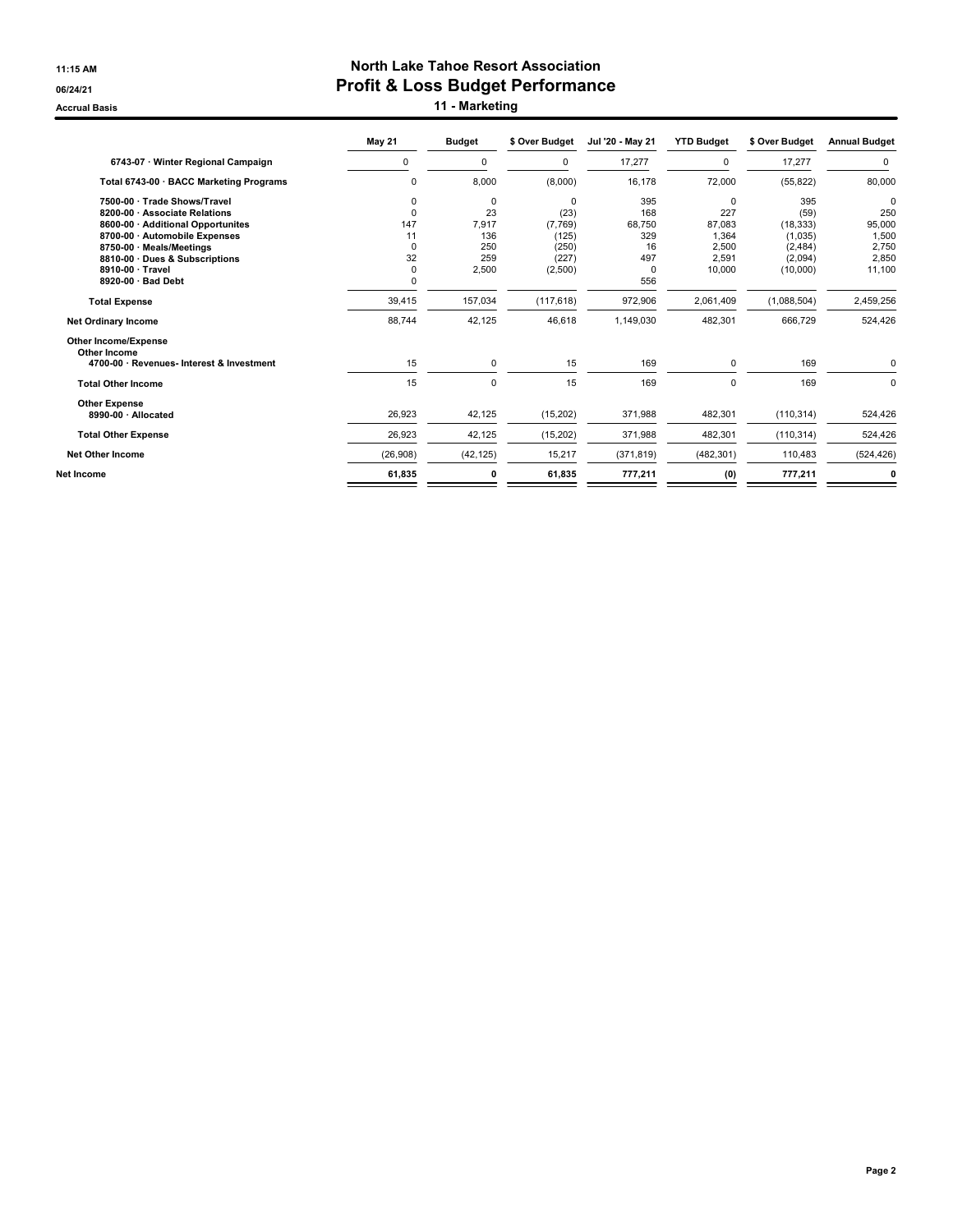#### 11:16 AM **North Lake Tahoe Resort Association** 06/24/21 **Profit & Loss Budget Performance**

Accrual Basis 20 - Conference

|                                                                                                                                                                                                                                                                                                   | May 21                                                             | <b>Budget</b>                                               | \$ Over Bud                                              | Jul '20 - Ma                                                          | <b>YTD Budget</b>                                                   | \$ Over Bud                                                  | Annual Bud                                                           |
|---------------------------------------------------------------------------------------------------------------------------------------------------------------------------------------------------------------------------------------------------------------------------------------------------|--------------------------------------------------------------------|-------------------------------------------------------------|----------------------------------------------------------|-----------------------------------------------------------------------|---------------------------------------------------------------------|--------------------------------------------------------------|----------------------------------------------------------------------|
| <b>Ordinary Income/Expense</b>                                                                                                                                                                                                                                                                    |                                                                    |                                                             |                                                          |                                                                       |                                                                     |                                                              |                                                                      |
| Income<br>4050-00 County of Placer TOT Funding                                                                                                                                                                                                                                                    | 26.552                                                             | 26,552                                                      | $\mathbf 0$                                              | 347,813                                                               | 347.813                                                             | $\mathbf 0$                                                  | 384.054                                                              |
| <b>Total Income</b>                                                                                                                                                                                                                                                                               | 26,552                                                             | 26,552                                                      | $\pmb{0}$                                                | 347,813                                                               | 347,813                                                             | $\pmb{0}$                                                    | 384,054                                                              |
| <b>Gross Profit</b>                                                                                                                                                                                                                                                                               | 26,552                                                             | 26,552                                                      | $\mathbf 0$                                              | 347,813                                                               | 347,813                                                             | $\mathbf 0$                                                  | 384,054                                                              |
| <b>Expense</b><br>5000-00 · Salaries & Wages<br>5010-00 · Sales Commissions<br>5020-00 · P/R - Tax Expense<br>5030-00 · P/R - Health Insurance Expense<br>5040-00 · P/R - Workmans Comp<br>5060-00 $\cdot$ 401 (k)<br>5070-00 · Other Benefits and Expenses<br>5000-00 · Salaries & Wages - Other | $\mathbf{0}$<br>1,569<br>1,001<br>179<br>846<br>39<br>22,218       | $\mathbf 0$<br>1,157<br>2,042<br>167<br>500<br>38<br>14,030 | $\mathbf 0$<br>412<br>(1,040)<br>12<br>346<br>2<br>8,188 | 2,106<br>13,250<br>23,451<br>2,520<br>6,661<br>908<br>174,107         | $\mathbf 0$<br>12,729<br>22,458<br>1,833<br>5,500<br>413<br>154,335 | 2.106<br>521<br>992<br>687<br>1,161<br>495<br>19,772         | $\mathbf{0}$<br>13,886<br>24,500<br>2.000<br>6,000<br>450<br>168,365 |
| Total 5000-00 · Salaries & Wages                                                                                                                                                                                                                                                                  | 25,852                                                             | 17,933                                                      | 7,919                                                    | 223,002                                                               | 197,268                                                             | 25,735                                                       | 215,201                                                              |
| $5100-00 \cdot$ Rent<br>5110-00 · Utilities<br>5140-00 · Repairs & Maintenance<br>5150-00 · Office - Cleaning<br>5100-00 · Rent - Other                                                                                                                                                           | 60<br>$\mathbf{0}$<br>0<br>1,449                                   | 75<br>22<br>142<br>1,167                                    | (15)<br>(22)<br>(142)<br>283                             | 1,030<br>275<br>1,306<br>15,667                                       | 825<br>238<br>1,558<br>12,833                                       | 205<br>37<br>(253)<br>2,834                                  | 900<br>260<br>1,700<br>14,000                                        |
| Total 5100-00 · Rent                                                                                                                                                                                                                                                                              | 1,510                                                              | 1.405                                                       | 105                                                      | 18,277                                                                | 15,455                                                              | 2,822                                                        | 16.860                                                               |
| 5310-00 · Telephone<br>5320-00 · Telephone                                                                                                                                                                                                                                                        | 408                                                                | 267                                                         | 141                                                      | 4,649                                                                 | 2,933                                                               | 1,715                                                        | 3,200                                                                |
| Total 5310-00 · Telephone                                                                                                                                                                                                                                                                         | 408                                                                | 267                                                         | 141                                                      | 4,649                                                                 | 2,933                                                               | 1,715                                                        | 3,200                                                                |
| 5420-00 · Mail - USPS                                                                                                                                                                                                                                                                             | 18                                                                 | 17                                                          | $\overline{2}$                                           | 145                                                                   | 183                                                                 | (38)                                                         | 200                                                                  |
| $5520-00 \cdot$ Supplies<br>5525-00 · Supplies- Computer<br>5520-00 · Supplies - Other                                                                                                                                                                                                            | $\mathbf 0$<br>32                                                  | 45<br>113                                                   | (45)<br>(81)                                             | 1,232<br>472                                                          | 495<br>1,238                                                        | 737<br>(766)                                                 | 540<br>1,350                                                         |
| Total 5520-00 · Supplies                                                                                                                                                                                                                                                                          | 32                                                                 | 158                                                         | (126)                                                    | 1,704                                                                 | 1,733                                                               | (28)                                                         | 1,890                                                                |
| 5710-00 · Taxes, Licenses & Fees<br>5740-00 · Equipment Rental/Leasing<br>5800-00 · Training Seminars<br>6730-00 · Marketing Cooperative/Media<br>8200-00 · Associate Relations<br>8750-00 · Meals/Meetings<br>8810-00 · Dues & Subscriptions                                                     | $\mathbf 0$<br>$\mathbf 0$<br>$\Omega$<br>(9,697)<br>391<br>0<br>0 | 8<br>83<br>$\Omega$<br>1,167<br>29<br>63                    | (8)<br>(83)<br>$\Omega$<br>(10, 864)<br>(29)<br>(63)     | 120<br>492<br>$\Omega$<br>33.156<br>419<br>$\mathbf 0$<br>$\mathbf 0$ | 92<br>917<br>2,000<br>64,144<br>$\Omega$<br>321<br>688              | 28<br>(425)<br>(2,000)<br>(30, 988)<br>419<br>(321)<br>(688) | 100<br>1,000<br>2,000<br>75,000<br>$\Omega$<br>350<br>750            |
| <b>Total Expense</b>                                                                                                                                                                                                                                                                              | 18,514                                                             | 21,130                                                      | (2,616)                                                  | 281,965                                                               | 285,733                                                             | (3,768)                                                      | 316,551                                                              |
| <b>Net Ordinary Income</b>                                                                                                                                                                                                                                                                        | 8,038                                                              | 5,422                                                       | 2,616                                                    | 65,848                                                                | 62,081                                                              | 3,768                                                        | 67,503                                                               |
| Other Income/Expense<br><b>Other Expense</b><br>8990-00 · Allocated                                                                                                                                                                                                                               | 3,464                                                              | 5,422                                                       | (1,958)                                                  | 47,862                                                                | 62,081                                                              | (14, 219)                                                    | 67,503                                                               |
| <b>Total Other Expense</b>                                                                                                                                                                                                                                                                        | 3,464                                                              | 5,422                                                       | (1,958)                                                  | 47,862                                                                | 62,081                                                              | (14, 219)                                                    | 67,503                                                               |
| <b>Net Other Income</b>                                                                                                                                                                                                                                                                           | (3, 464)                                                           | (5, 422)                                                    | 1,958                                                    | (47, 862)                                                             | (62,081)                                                            | 14,219                                                       | (67, 503)                                                            |
| Net Income                                                                                                                                                                                                                                                                                        | 4,574                                                              | (0)                                                         | 4,574                                                    | 17,987                                                                | (0)                                                                 | 17,987                                                       | $\mathbf 0$                                                          |
|                                                                                                                                                                                                                                                                                                   |                                                                    |                                                             |                                                          |                                                                       |                                                                     |                                                              |                                                                      |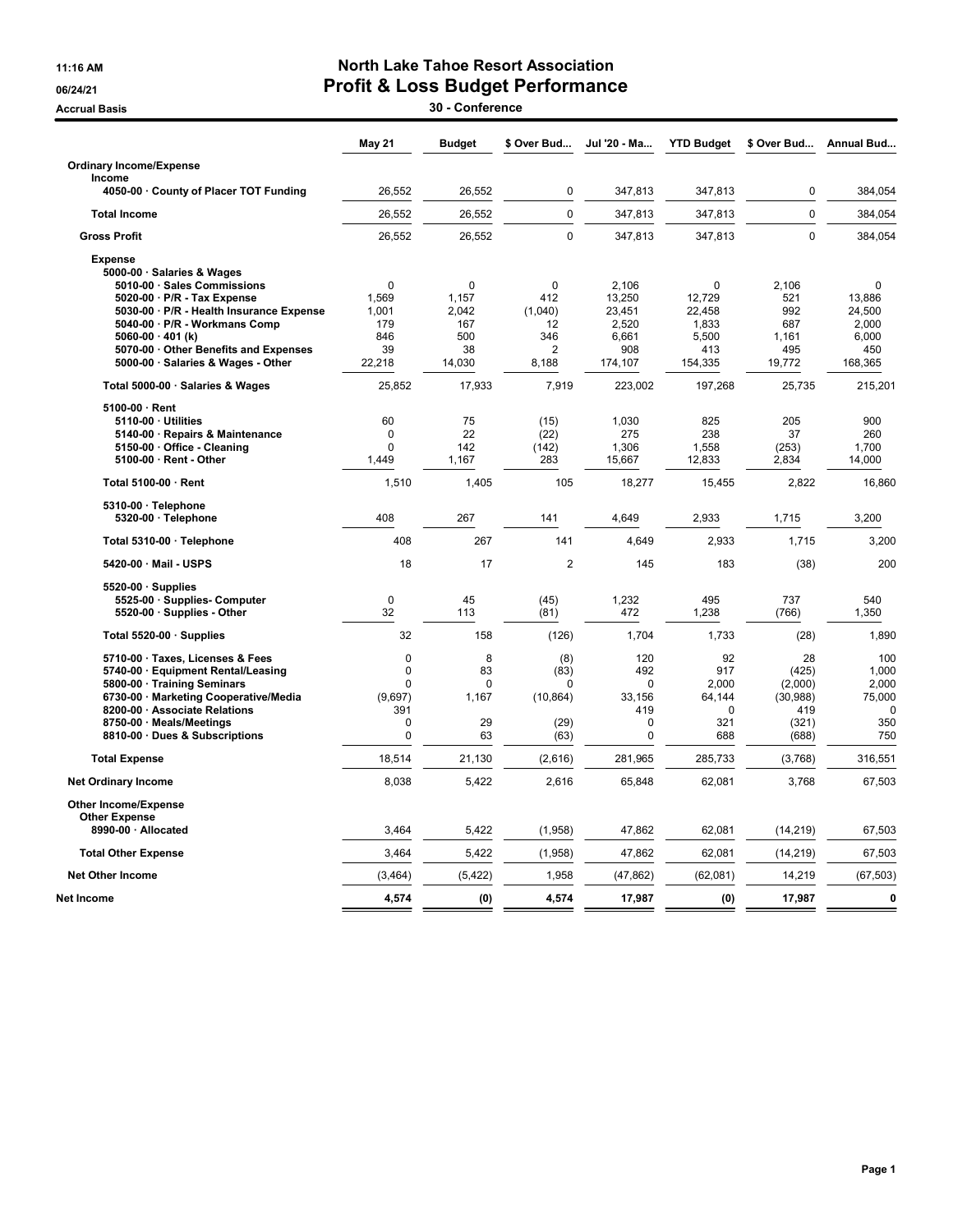#### 11:16 AM **North Lake Tahoe Resort Association** 06/24/21 OG/24/21 Profit & Loss Budget Performance

Accrual Basis 42 - Visitor Center

|                                                                               | <b>May 21</b>           | <b>Budget</b>  | \$ Over Budget  | Jul '20 - May 21 | <b>YTD Budget</b>  | \$ Over Budget     | <b>Annual Budget</b>  |
|-------------------------------------------------------------------------------|-------------------------|----------------|-----------------|------------------|--------------------|--------------------|-----------------------|
| <b>Ordinary Income/Expense</b>                                                |                         |                |                 |                  |                    |                    |                       |
| Income<br>4050-00 · County of Placer TOT Funding<br>46000 · Merchandise Sales | 38,789                  | 38,789         | 0               | 421,433          | 421,434            | (1)                | 457,711               |
| 4502-00 · Non-Retail VIC income                                               | 2,664                   | $\Omega$       | 2,664           | 4,802            | 0                  | 4,802              | $\mathbf 0$           |
| 4504-00 · Retail Revenue - Other<br>46000 · Merchandise Sales - Other         | 0<br>10,803             | 0<br>8,000     | 0<br>2,803      | 560<br>87,150    | $\Omega$<br>75,000 | 560<br>12,150      | $\mathbf 0$<br>85,000 |
| Total 46000 · Merchandise Sales                                               | 13,467                  | 8,000          | 5,467           | 92,512           | 75,000             | 17,512             | 85,000                |
| <b>Total Income</b>                                                           | 52,256                  | 46,789         | 5,467           | 513,945          | 496,434            | 17,511             | 542,711               |
| <b>Gross Profit</b>                                                           | 52,256                  | 46,789         | 5,467           | 513,945          | 496,434            | 17,511             | 542,711               |
| <b>Expense</b>                                                                |                         |                |                 |                  |                    |                    |                       |
| 5000-00 · Salaries & Wages<br>5020-00 · P/R - Tax Expense                     | 621                     | 1,292          | (670)           | 8,831            | 14,208             | (5, 377)           | 15,500                |
| 5030-00 · P/R - Health Insurance Expense                                      | 1,254                   | 1,583          | (330)           | 13,066           | 17,417             | (4, 350)           | 19,000                |
| 5040-00 · P/R - Workmans Comp                                                 | 254                     | 433            | (180)           | 3,532            | 4,767              | (1, 235)           | 5,200                 |
| 5060-00 $\cdot$ 401 (k)<br>5070-00 · Other Benefits and Expenses              | 336<br>0                | 417<br>82      | (81)<br>(82)    | 3,820<br>965     | 4,583<br>900       | (763)<br>65        | 5,000<br>982          |
| 5000-00 · Salaries & Wages - Other                                            | 8,858                   | 15,568         | (6, 710)        | 100,591          | 171,250            | (70, 659)          | 186,818               |
| Total 5000-00 · Salaries & Wages                                              | 11,323                  | 19,375         | (8,052)         | 130,806          | 213,125            | (82, 319)          | 232,500               |
| $5100-00 \cdot$ Rent                                                          |                         |                |                 |                  |                    |                    |                       |
| $5110-00 \cdot$ Utilities                                                     | 382<br>0                | 583<br>458     | (201)<br>(458)  | 4,806<br>1,238   | 6,417<br>5,042     | (1,611)            | 7,000<br>5,500        |
| 5140-00 · Repairs & Maintenance<br>5150-00 · Office - Cleaning                | 0                       | 358            | (358)           | 0                | 3,942              | (3,804)<br>(3,942) | 4,300                 |
| 5100-00 · Rent - Other                                                        | 6,522                   | 6,721          | (199)           | 70,502           | 73,929             | (3, 428)           | 80,650                |
| Total 5100-00 · Rent                                                          | 6,904                   | 8,121          | (1, 217)        | 76,545           | 89,329             | (12, 784)          | 97,450                |
| 5310-00 · Telephone<br>5320-00 · Telephone                                    | 377                     | 238            | 139             | 3,692            | 2,613              | 1,080              | 2,850                 |
| Total 5310-00 · Telephone                                                     | 377                     | 238            | 139             | 3,692            | 2,613              | 1,080              | 2,850                 |
| 5420-00 Mail - USPS                                                           | 18                      | 17             | $\overline{2}$  | 145              | 183                | (38)               | 200                   |
| $5520-00 \cdot$ Supplies                                                      |                         |                |                 |                  |                    |                    |                       |
| 5525-00 · Supplies- Computer<br>5520-00 · Supplies - Other                    | $\mathbf 0$<br>143      | 75<br>2,917    | (75)<br>(2,774) | 95<br>3,510      | 825<br>32,083      | (730)<br>(28, 573) | 900<br>35,000         |
| Total 5520-00 · Supplies                                                      | 143                     | 2,992          | (2,849)         | 3,606            | 32,908             | (29, 303)          | 35,900                |
| 5700-00 · Equipment Support & Maintenance                                     | $\mathsf 0$             | 4              | (4)             | $\mathbf 0$      | 46                 | (46)               | 50                    |
| 5710-00 · Taxes, Licenses & Fees                                              | $\mathbf 0$             | $\overline{4}$ | (4)             | 31               | 46                 | (15)               | 50                    |
| 5740-00 · Equipment Rental/Leasing                                            | $\Omega$<br>$\mathbf 0$ | 129<br>250     | (129)<br>(250)  | 841<br>0         | 1,421<br>2,750     | (580)<br>(2,750)   | 1,550<br>3,000        |
| 5800-00 · Training Seminars<br>5850-00 · Artist of Month - Commissions        | 2.070                   | 250            | 1,820           | 3,272            | 2,750              | 522                | 3,000                 |
| 6740-00 · Media/Collateral/Production                                         | 1,825                   | 1,667          | 158             | 1,825            | 18,333             | (16, 508)          | 20,000                |
| 6742-00 · Non-NLT Co-Op Marketing Program                                     | 200                     | 1,000          | (800)           | 2,200            | 11,000             | (8,800)            | 12,000                |
| 8100-00 · Cost of Goods Sold                                                  |                         |                |                 |                  |                    |                    |                       |
| 51100 · Freight and Shipping Costs<br>59900 · POS Inventory Adjustments       | 206<br>(16)             | 125<br>0       | 81<br>(16)      | 1,562<br>572     | 1,375<br>0         | 187<br>572         | 1,500<br>$\mathbf 0$  |
| 8100-01 · CGS - Other                                                         | 0                       | 0              | 0               | 247              | 0                  | 247                | $\mathbf 0$           |
| 8100-00 · Cost of Goods Sold - Other                                          | 5,591                   | 3,576          | 2,015           | 46,000           | 33,525             | 12,475             | 38,000                |
| Total 8100-00 · Cost of Goods Sold                                            | 5,780                   | 3,701          | 2,079           | 48,380           | 34,900             | 13,480             | 39,500                |
| 8200-00 · Associate Relations                                                 | $\mathbf 0$             | 17             | (17)            | 142              | 183                | (42)               | 200                   |
| 8500-00 · Credit Card Fees                                                    | 293                     | 376            | (83)            | 3,059            | 3,525              | (466)              | 4,000                 |
| 8700-00 · Automobile Expenses<br>8750-00 · Meals/Meetings                     | 12<br>0                 | 46<br>33       | (34)<br>(33)    | 125<br>58        | 504<br>367         | (379)<br>(308)     | 550<br>400            |
| 8810-00 · Dues & Subscriptions                                                | 0                       | 8              | (8)             | 1,530            | 92                 | 1,438              | 100                   |
| 8910-00 · Travel                                                              | 0                       | 1,500          | (1,500)         | 0                | 1,500              | (1,500)            | 1,500                 |
| <b>Total Expense</b>                                                          | 28,943                  | 39,727         | (10,784)        | 276,257          | 415,575            | (139, 318)         | 454,800               |
| <b>Net Ordinary Income</b>                                                    | 23,313                  | 7,062          | 16,251          | 237,688          | 80,859             | 156,829            | 87,911                |
| Other Income/Expense                                                          |                         |                |                 |                  |                    |                    |                       |
| <b>Other Expense</b><br>8990-00 · Allocated                                   | 4,980                   | 7,062          | (2,082)         | 68,811           | 80,859             | (12,048)           | 87,921                |
| <b>Total Other Expense</b>                                                    | 4,980                   | 7,062          | (2,082)         | 68,811           | 80,859             | (12,048)           | 87,921                |
| <b>Net Other Income</b>                                                       | (4,980)                 | (7,062)        | 2,082           | (68, 811)        | (80, 859)          | 12,048             | (87, 921)             |
| Net Income                                                                    | 18,333                  | 0              | 18,333          | 168,877          | 0                  | 168,877            | (10)                  |
|                                                                               |                         |                |                 |                  |                    |                    |                       |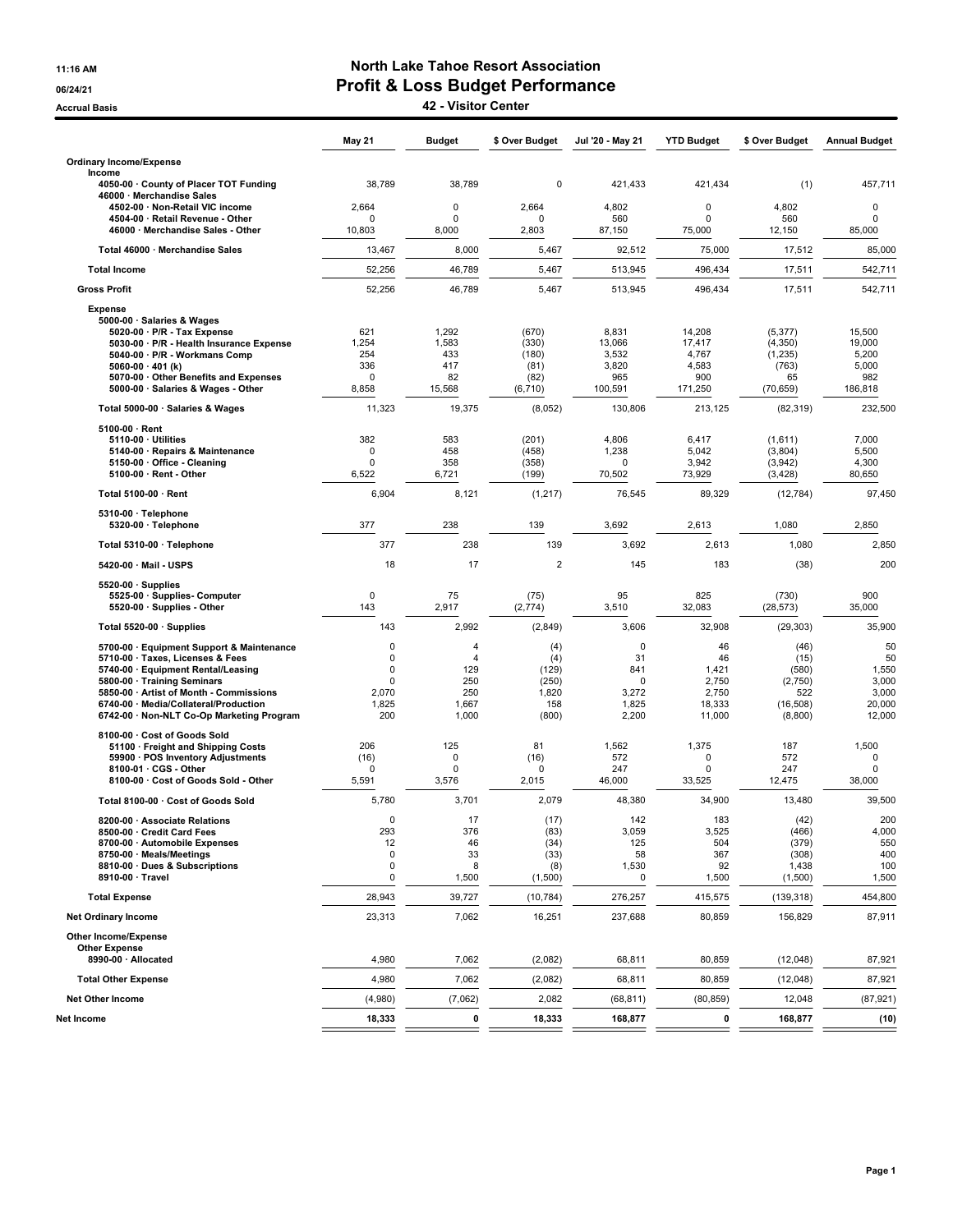Accrual Basis **Accrual Basis 51 - TMPI** 

# 11:17 AM **North Lake Tahoe Resort Association** 06/24/21 **Profit & Loss Budget Performance**

|                                                                                                                                                                                                                                                                  | May 21                                      | <b>Budget</b>                           | \$ Over                                             | Jul '20 -                                | <b>YTD Bu</b>                                     | \$ Over                                                      | Annual                                            |
|------------------------------------------------------------------------------------------------------------------------------------------------------------------------------------------------------------------------------------------------------------------|---------------------------------------------|-----------------------------------------|-----------------------------------------------------|------------------------------------------|---------------------------------------------------|--------------------------------------------------------------|---------------------------------------------------|
| <b>Ordinary Income/Expense</b>                                                                                                                                                                                                                                   |                                             |                                         |                                                     |                                          |                                                   |                                                              |                                                   |
| <b>Income</b><br>4050-00 County of Placer TOT Funding                                                                                                                                                                                                            | 24,753                                      | 24,753                                  | 0                                                   | 197,667                                  | 197,667                                           | 0                                                            | 218,419                                           |
| <b>Total Income</b>                                                                                                                                                                                                                                              | 24,753                                      | 24,753                                  | 0                                                   | 197,667                                  | 197,667                                           | 0                                                            | 218,419                                           |
| <b>Gross Profit</b>                                                                                                                                                                                                                                              | 24,753                                      | 24,753                                  | 0                                                   | 197,667                                  | 197,667                                           | 0                                                            | 218,419                                           |
| <b>Expense</b><br>5000-00 · Salaries & Wages<br>5020-00 · P/R - Tax Expense<br>5030-00 · P/R - Health Insurance Expense<br>5040-00 · P/R - Workmans Comp<br>5060-00 $\cdot$ 401 (k)<br>5070-00 Other Benefits and Expenses<br>5000-00 · Salaries & Wages - Other | 95<br>156<br>6<br>0<br>$\mathbf 0$<br>1,586 | 225<br>167<br>175<br>167<br>17<br>3,836 | (130)<br>(11)<br>(169)<br>(167)<br>(17)<br>(2, 250) | 1,177<br>1,685<br>76<br>0<br>9<br>18,304 | 2,475<br>1,833<br>1,925<br>1,833<br>186<br>42,191 | (1,298)<br>(148)<br>(1,849)<br>(1,833)<br>(178)<br>(23, 887) | 2,700<br>2,000<br>2,100<br>2,000<br>203<br>46,026 |
| Total 5000-00 · Salaries & Wages                                                                                                                                                                                                                                 | 1,843                                       | 4,586                                   | (2,743)                                             | 21,250                                   | 50,443                                            | (29, 193)                                                    | 55,029                                            |
| 5100-00 Rent<br>5110-00 Utilities<br>5140-00 Repairs & Maintenance<br>5150-00 Office - Cleaning<br>5100-00 Rent - Other                                                                                                                                          | 3<br>0<br>0<br>72                           | 0                                       | 72                                                  | 48<br>14<br>65<br>783                    | 0<br>0<br>0<br>0                                  | 48<br>14<br>65<br>783                                        | 0<br>0<br>0<br>0                                  |
| Total 5100-00 Rent                                                                                                                                                                                                                                               | 75                                          | 0                                       | 75                                                  | 910                                      | 0                                                 | 910                                                          | 0                                                 |
| 5310-00 · Telephone<br>5320-00 · Telephone                                                                                                                                                                                                                       | 21                                          | $\mathbf 0$                             | 21                                                  | 207                                      | 0                                                 | 207                                                          | 0                                                 |
| Total 5310-00 · Telephone                                                                                                                                                                                                                                        | 21                                          | 0                                       | 21                                                  | 207                                      | $\mathbf 0$                                       | 207                                                          | 0                                                 |
| 5420-00 Mail - USPS                                                                                                                                                                                                                                              | 1                                           |                                         |                                                     | 7                                        | $\mathbf 0$                                       | $\overline{7}$                                               | 0                                                 |
| $5520-00 \cdot$ Supplies<br>5525-00 · Supplies- Computer<br>5520-00 · Supplies - Other                                                                                                                                                                           | 0<br>1,820                                  | 2,083                                   | (264)                                               | 3<br>13,821                              | 0<br>22,917                                       | 3<br>(9,096)                                                 | 0<br>25,000                                       |
| Total 5520-00 · Supplies                                                                                                                                                                                                                                         | 1,820                                       | 2,083                                   | (264)                                               | 13,824                                   | 22,917                                            | (9,093)                                                      | 25,000                                            |
| 5710-00 Taxes, Licenses & Fees<br>5740-00 · Equipment Rental/Leasing<br>5800-00 Training Seminars<br>5900-00 Professional Fees                                                                                                                                   | 0<br>0<br>0                                 |                                         |                                                     | 1<br>3<br>150                            | 0                                                 | 3                                                            | 0                                                 |
| 5921-00 Professional Fees - Other                                                                                                                                                                                                                                | 16,166                                      | 15,000                                  | 1,166                                               | 70,725                                   | 89,000                                            | (18, 275)                                                    | 100,000                                           |
| Total 5900-00 Professional Fees                                                                                                                                                                                                                                  | 16,166                                      | 15,000                                  | 1,166                                               | 70,725                                   | 89,000                                            | (18, 275)                                                    | 100,000                                           |
| 8700-00 · Automobile Expenses<br>8750-00 Meals/Meetings<br>8810-00 · Dues & Subscriptions<br>8910-00 Travel                                                                                                                                                      | 0<br>0<br>2<br>0                            | 0<br>0<br>0                             | 0<br>0<br>$\overline{2}$                            | 65<br>61<br>66<br>13                     | $\mathsf{O}$<br>0<br>0                            | 65<br>61<br>66                                               | 0<br>0<br>0                                       |
| <b>Total Expense</b>                                                                                                                                                                                                                                             | 19,927                                      | 21,669                                  | (1, 742)                                            | 107,283                                  | 162,360                                           | (55,077)                                                     | 180,029                                           |
| <b>Net Ordinary Income</b>                                                                                                                                                                                                                                       | 4,826                                       | 3,084                                   | 1,742                                               | 90,384                                   | 35,307                                            | 55,077                                                       | 38,390                                            |
| <b>Other Income/Expense</b><br><b>Other Expense</b><br>8990-00 - Allocated                                                                                                                                                                                       | 1,971                                       | 3,084                                   | (1, 113)                                            | 27,234                                   | 35,307                                            | (8,072)                                                      | 38,390                                            |
| <b>Total Other Expense</b>                                                                                                                                                                                                                                       | 1,971                                       | 3,084                                   | (1, 113)                                            | 27,234                                   | 35,307                                            | (8,072)                                                      | 38,390                                            |
| <b>Net Other Income</b>                                                                                                                                                                                                                                          | (1, 971)                                    | (3,084)                                 | 1,113                                               | (27, 234)                                | (35, 307)                                         | 8,072                                                        | (38, 390)                                         |
| Net Income                                                                                                                                                                                                                                                       | 2,854                                       | (0)                                     | 2,854                                               | 63,149                                   | (0)                                               | 63,149                                                       | 0                                                 |
|                                                                                                                                                                                                                                                                  |                                             |                                         |                                                     |                                          |                                                   |                                                              |                                                   |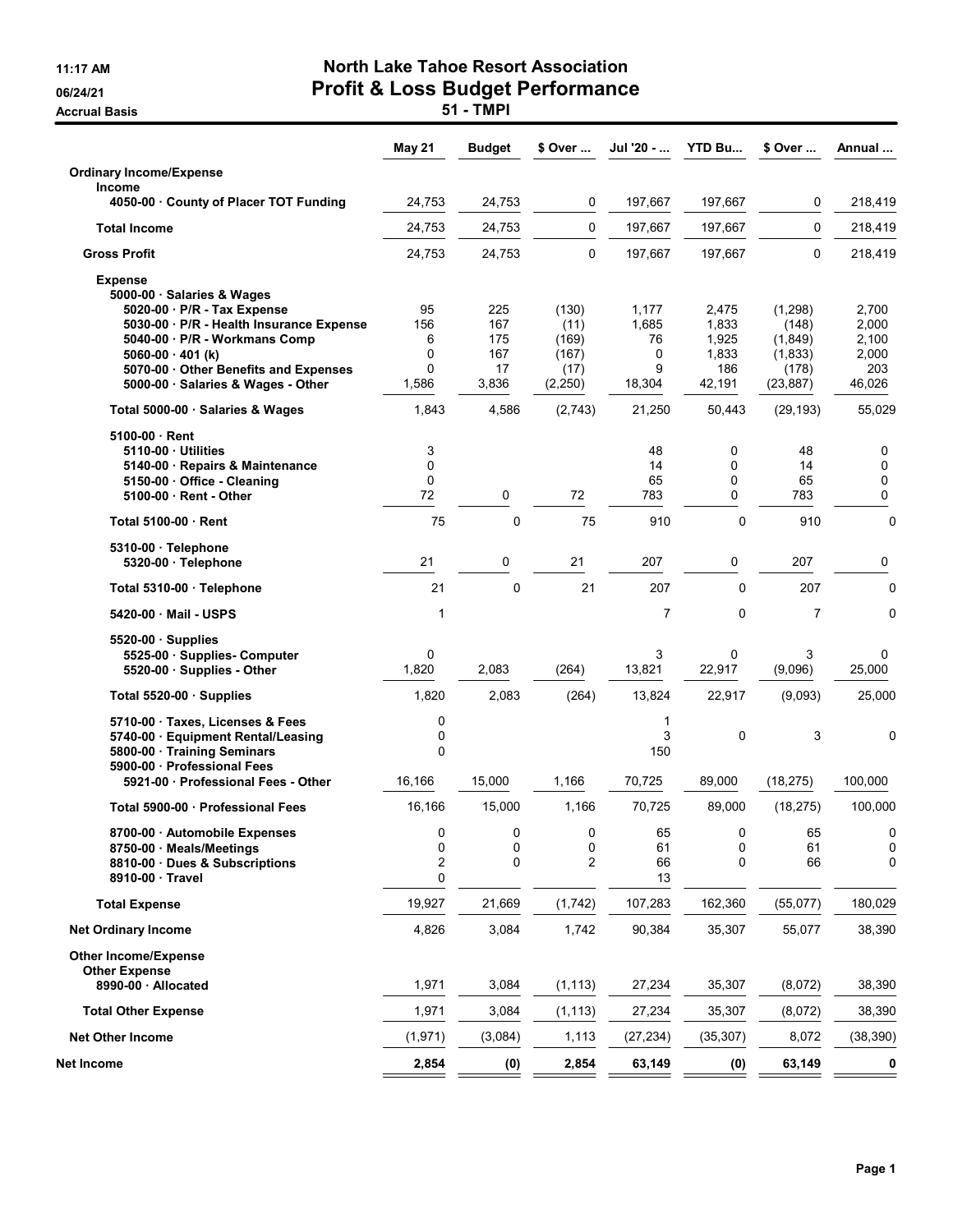#### 11:17 AM **North Lake Tahoe Resort Association** 06/24/21 OG/24/21 Profit & Loss Budget Performance

Accrual Basis **60 - Membership** 

|                                                                                                                                                                                                                                                    | May 21                                          | <b>Budget</b>                               | \$ Over Budget                                    | Jul '20 - May                                             | <b>YTD Budget</b>                               | \$ Over Budget                                               | Annual Bud                                       |
|----------------------------------------------------------------------------------------------------------------------------------------------------------------------------------------------------------------------------------------------------|-------------------------------------------------|---------------------------------------------|---------------------------------------------------|-----------------------------------------------------------|-------------------------------------------------|--------------------------------------------------------------|--------------------------------------------------|
| <b>Ordinary Income/Expense</b><br>Income                                                                                                                                                                                                           |                                                 |                                             |                                                   |                                                           |                                                 |                                                              |                                                  |
| 4200-00 · Membership Dues Revenue<br>4250-00 · Revenues-Membership Activities<br>4250-01 · Community Awards                                                                                                                                        | 11,554                                          | 10,417                                      | 1,137                                             | 127,247                                                   | 114,583                                         | 12,663                                                       | 125,000                                          |
| 4250-04 · Silent Auction<br>4250-05 · Sponsorships<br>4250-01 Community Awards - Other                                                                                                                                                             | 0<br>0<br>0                                     | 0<br>0<br>0                                 | 0<br>$\pmb{0}$<br>$\pmb{0}$                       | 0<br>0<br>0                                               | 19,000<br>19,000<br>20,000                      | (19,000)<br>(19,000)<br>(20,000)                             | 19,000<br>19,000<br>20,000                       |
| Total 4250-01 · Community Awards                                                                                                                                                                                                                   | 0                                               | $\mathbf 0$                                 | 0                                                 | 0                                                         | 58,000                                          | (58,000)                                                     | 58,000                                           |
| 4250-02 · Chamber Events                                                                                                                                                                                                                           | 0                                               | 1,500                                       | (1,500)                                           | 0                                                         | 6,000                                           | (6,000)                                                      | 6,000                                            |
| 4250-03 · Summer/Winter Rec Luncheon<br>4251-00 · Tues AM Breakfast Club<br>4251-01 · Tues AM Breakfast Club Sponsors<br>4251-00 · Tues AM Breakfast Club - Other                                                                                  | 0<br>0<br>0                                     | 0<br>200<br>550                             | 0<br>(200)<br>(550)                               | 0<br>500<br>0                                             | 1,500<br>1,600<br>3,450                         | (1,500)<br>(1, 100)<br>(3, 450)                              | 2,500<br>2,000<br>4,000                          |
| Total 4251-00 · Tues AM Breakfast Club                                                                                                                                                                                                             | $\mathbf 0$                                     | 750                                         | (750)                                             | 500                                                       | 5,050                                           | (4, 550)                                                     | 6,000                                            |
| 4250-00 · Revenues-Membership Activities - Other                                                                                                                                                                                                   | 385                                             | 0                                           | 385                                               | 6,675                                                     | 0                                               | 6,675                                                        | 0                                                |
| Total 4250-00 · Revenues-Membership Activities                                                                                                                                                                                                     | 385                                             | 2,250                                       | (1,865)                                           | 7,175                                                     | 70,550                                          | (63, 375)                                                    | 72,500                                           |
| 4253-00 · Revenue- Other                                                                                                                                                                                                                           | 0                                               | 500                                         | (500)                                             | 0                                                         | 2,000                                           | (2,000)                                                      | 2,500                                            |
| <b>Total Income</b>                                                                                                                                                                                                                                | 11,939                                          | 13,167                                      | (1, 228)                                          | 134,422                                                   | 187,133                                         | (52, 712)                                                    | 200,000                                          |
| <b>Gross Profit</b>                                                                                                                                                                                                                                | 11,939                                          | 13,167                                      | (1,228)                                           | 134,422                                                   | 187,133                                         | (52, 712)                                                    | 200,000                                          |
| <b>Expense</b>                                                                                                                                                                                                                                     |                                                 |                                             |                                                   |                                                           |                                                 |                                                              |                                                  |
| 5000-00 · Salaries & Wages<br>5020-00 · P/R - Tax Expense<br>5030-00 · P/R - Health Insurance Expense<br>5040 00 · P/R - Workmans Comp<br>5060-00 $\cdot$ 401 (k)<br>5070-00 Other Benefits and Expenses<br>5000-00 · Salaries & Wages - Other     | 238<br>347<br>17<br>105<br>$\mathbf 0$<br>3,551 | 458<br>667<br>33<br>142<br>33<br>5,333      | (220)<br>(319)<br>(16)<br>(37)<br>(33)<br>(1,782) | 2,902<br>2,607<br>131<br>970<br>19<br>36,769              | 5,042<br>7,333<br>367<br>1,558<br>367<br>58,667 | (2, 139)<br>(4, 727)<br>(236)<br>(589)<br>(347)<br>(21, 897) | 5,500<br>8,000<br>400<br>1,700<br>400<br>64,000  |
| Total 5000-00 · Salaries & Wages                                                                                                                                                                                                                   | 4,259                                           | 6,667                                       | (2, 408)                                          | 43,398                                                    | 73,333                                          | (29, 935)                                                    | 80,000                                           |
| $5100-00 \cdot$ Rent<br>$5110-00 \cdot$ Utilities<br>5140-00 · Repairs & Maintenance<br>5150-00 Office - Cleaning<br>5100-00 · Rent - Other                                                                                                        | 23<br>0<br>$\mathbf 0$<br>589                   | 33<br>8<br>58<br>638                        | (10)<br>(8)<br>(58)<br>(49)                       | 369<br>114<br>447<br>6,216                                | 367<br>92<br>642<br>7,013                       | $\overline{2}$<br>23<br>(195)<br>(797)                       | 400<br>100<br>700<br>7,650                       |
| Total 5100-00 · Rent                                                                                                                                                                                                                               | 612                                             | 737                                         | (126)                                             | 7,146                                                     | 8,112                                           | (967)                                                        | 8,850                                            |
| 5310-00 · Telephone                                                                                                                                                                                                                                |                                                 |                                             |                                                   |                                                           |                                                 |                                                              |                                                  |
| 5320-00 · Telephone                                                                                                                                                                                                                                | 140<br>140                                      | 121<br>121                                  | 19<br>19                                          | 1,322<br>1,322                                            | 1,329<br>1,329                                  | (7)                                                          | 1,450<br>1,450                                   |
| Total 5310-00 · Telephone<br>5420-00 · Mail - USPS                                                                                                                                                                                                 | 6                                               | 10                                          |                                                   | 46                                                        |                                                 | (7)                                                          | 120                                              |
|                                                                                                                                                                                                                                                    |                                                 |                                             | (4)                                               |                                                           | 110                                             | (64)                                                         |                                                  |
| $5520-00 \cdot$ Supplies<br>5525-00 · Supplies- Computer<br>5520 00 · Supplies - Other                                                                                                                                                             | 35<br>10                                        | 167                                         | (156)                                             | 37<br>185                                                 | 0<br>1,833                                      | 37<br>(1,649)                                                | 0<br>2,000                                       |
| Total 5520-00 · Supplies                                                                                                                                                                                                                           | 46                                              | 167                                         | (121)                                             | 222                                                       | 1,833                                           | (1,612)                                                      | 2,000                                            |
| 5710-00 · Taxes, Licenses & Fees<br>5740-00 · Equipment Rental/Leasing<br>5900-00 · Professional Fees                                                                                                                                              | 0<br>0                                          | 173                                         | (173)                                             | 23<br>604                                                 | 0<br>1,907                                      | 23<br>(1, 302)                                               | $\mathbf 0$<br>2,080                             |
| 5921-00 · Professional Fees - Other                                                                                                                                                                                                                | 0                                               | 0                                           | 0                                                 | 0                                                         | 1,000                                           | (1,000)                                                      | 1,000                                            |
| Total 5900-00 · Professional Fees                                                                                                                                                                                                                  | 0                                               | $\mathbf 0$                                 | $\mathbf 0$                                       | $\Omega$                                                  | 1,000                                           | (1,000)                                                      | 1,000                                            |
| 6423-00 · Membership Activities<br>6434-00 Community Awards Dinner<br>6436-00 · Membership - Wnt/Sum Rec Lunch<br>6437-00 · Tuesday Morning Breakfast Club<br>6442-00 · Public Relations/Website/Digita<br>6423-00 · Membership Activities - Other | $\pmb{0}$<br>0<br>0<br>319<br>0                 | $\pmb{0}$<br>$\pmb{0}$<br>413<br>417<br>417 | 0<br>$\mathbf 0$<br>(413)<br>(98)<br>(417)        | 295<br>0<br>0<br>5,521<br>2,560                           | 28,000<br>500<br>2,588<br>4,583<br>4,583        | (27, 705)<br>(500)<br>(2,588)<br>938<br>(2,023)              | 28,000<br>1,000<br>3,000<br>5,000<br>5,000       |
| Total 6423-00 Membership Activities                                                                                                                                                                                                                | 319                                             | 1,246                                       | (927)                                             | 8,376                                                     | 40,254                                          | (31, 878)                                                    | 42,000                                           |
| 8200-00 · Associate Relations<br>8500-00 · Credit Card Fees<br>8700-00 · Automobile Expenses<br>8750-00 · Meals/Meetings<br>8810-00 · Dues & Subscriptions<br>8910-00 · Travel<br>8920-00 · Bad Debt                                               | 88<br>44<br>$\mathbf 0$<br>0<br>11<br>0<br>0    | 13<br>0<br>33<br>33<br>17<br>0              | 76<br>44<br>(33)<br>(33)<br>(6)<br>0              | 181<br>529<br>159<br>8<br>194<br>$\overline{7}$<br>37,587 | 138<br>1,850<br>367<br>367<br>183<br>0          | 44<br>(1, 321)<br>(208)<br>(359)<br>11<br>37,587             | 150<br>1,850<br>400<br>400<br>200<br>$\mathbf 0$ |
| <b>Total Expense</b>                                                                                                                                                                                                                               | 5,524                                           | 9,217                                       | (3,692)                                           | 99,802                                                    | 130,783                                         | (30, 981)                                                    | 140,500                                          |
| <b>Net Ordinary Income</b>                                                                                                                                                                                                                         | 6,414                                           | 3,950                                       | 2,464                                             | 34,620                                                    | 56,350                                          | (21, 731)                                                    | 59,500                                           |
| Other Income/Expense<br><b>Other Expense</b><br>8990-00 · Allocated                                                                                                                                                                                | 1,540                                           | 2,407                                       | (867)                                             | 21,272                                                    | 27,554                                          | (6, 283)                                                     | 29,961                                           |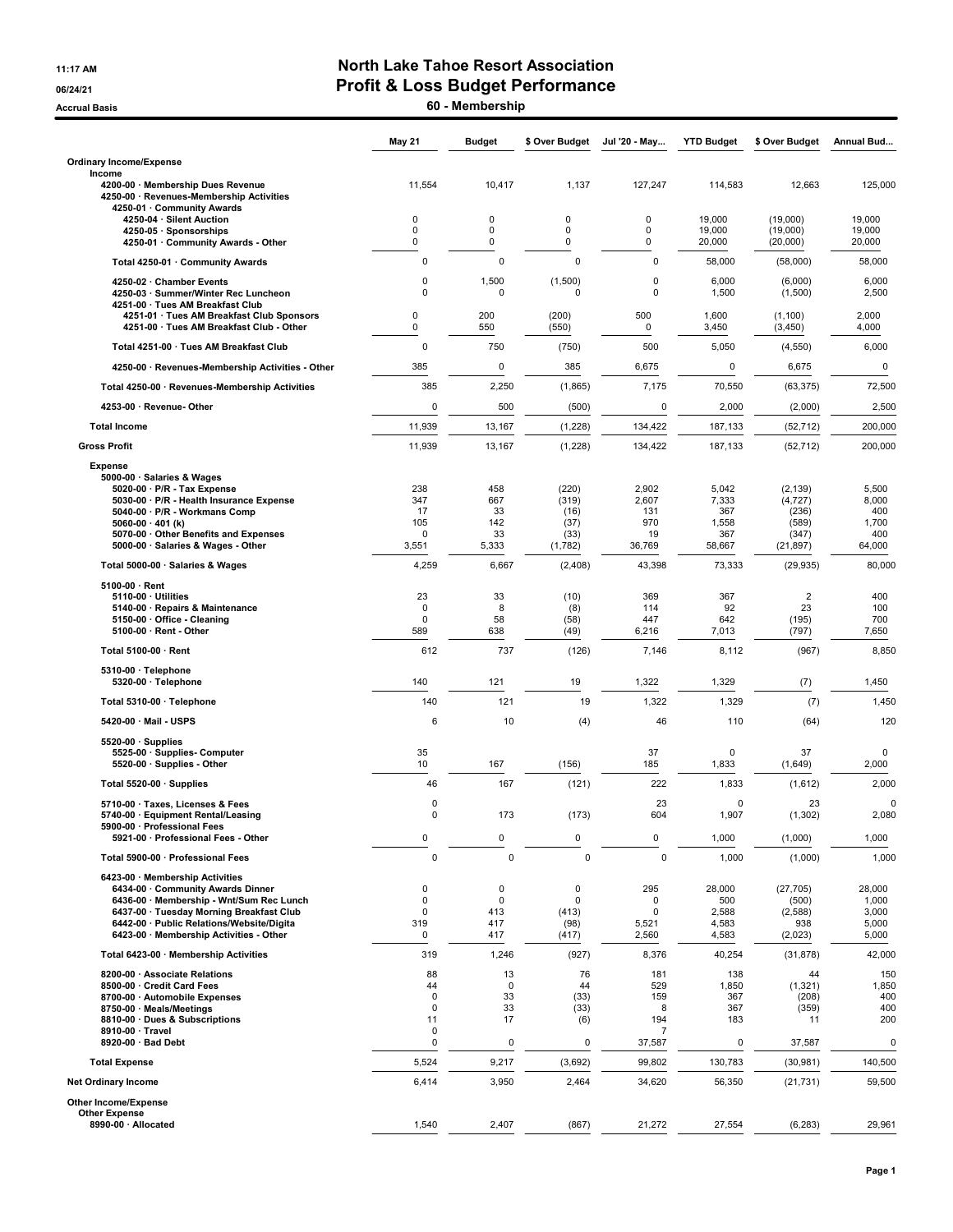#### 11:17 AM **North Lake Tahoe Resort Association** 06/24/21 OG/24/21 Profit & Loss Budget Performance Accrual Basis **60 - Membership**

|                            | <b>Mav 21</b> | <b>Budget</b> | \$ Over Budget | Jul '20 - May | <b>YTD Budget</b> | \$ Over Budget | Annual Bud |
|----------------------------|---------------|---------------|----------------|---------------|-------------------|----------------|------------|
| <b>Total Other Expense</b> | .540          | 2,407         | (867           | 21.272        | 27.554            | (6.283)        | 29,961     |
| <b>Net Other Income</b>    | (1, 540)      | (2.407)       | 867            | (21.272)      | (27, 554)         | 6,283          | (29, 961)  |
| Net Income                 | 4.875         | 1.543         | 3,332          | 13.348        | 28.796            | (15.448)       | 29,539     |